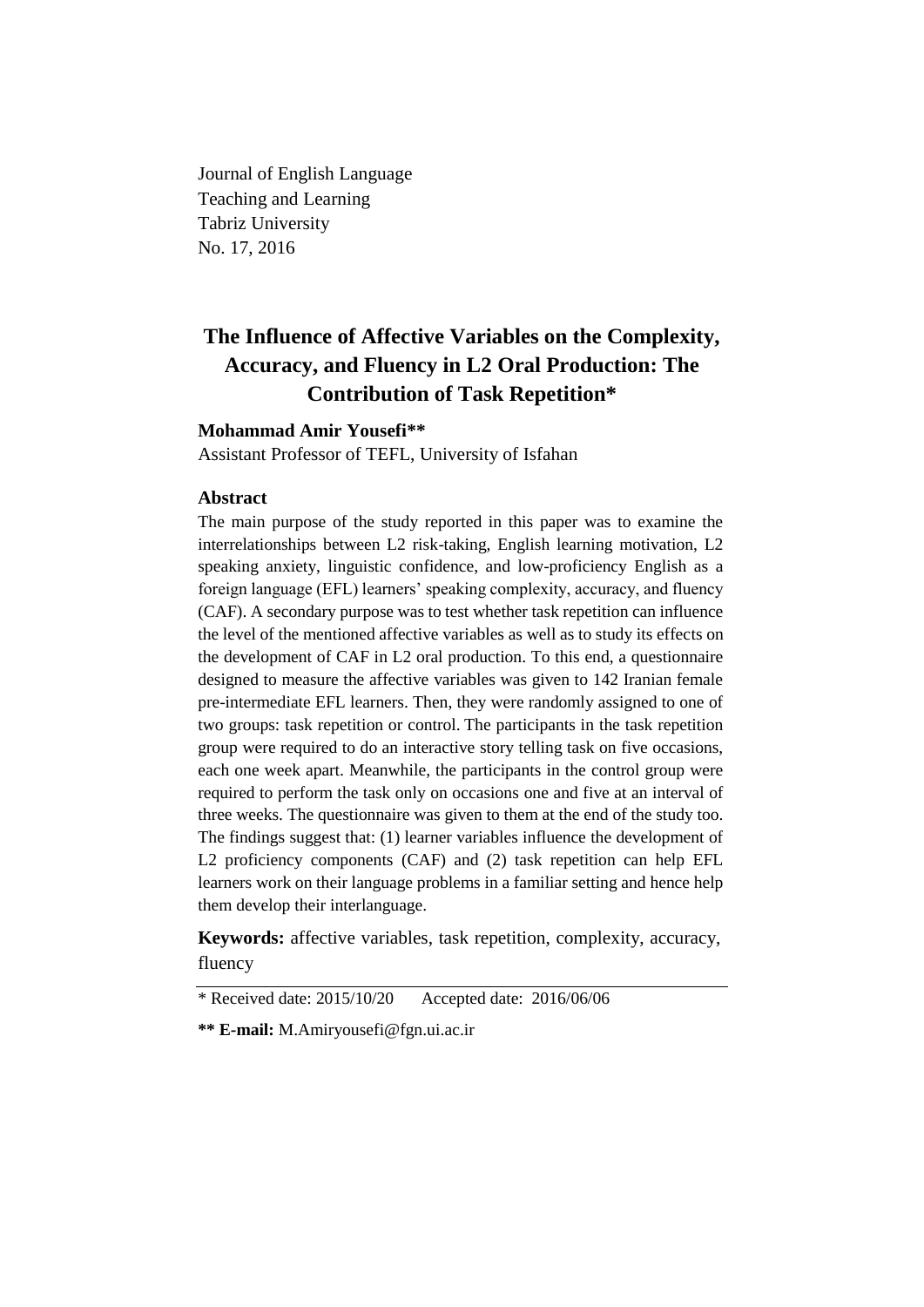#### **Introduction**

Fundamental to research in the area of second language acquisition is that L2 proficiency and performance are aspectual and should be considered in terms of complexity, accuracy, and fluency (henceforth CAF) (Ellis, 2003; Vercellotti, 2015). Complexity is defined as the degree to which language learners' output is elaborate and varied, and the degree to which language learners are willing to risk using their interlanguage structures that are "cutting edge, elaborate and structured" (Ellis, 2003, p. 113). Accuracy is, on the other hand, characterized as the degree to which language learners' output is based on the rule system of the target language (Ellis & Barkhuizen, 2005). It refers to language learners' ability to handle their interlanguage complexity to avoid producing erroneous structures (Ahmadian, 2011; Ellis, 2003). Ellis and Barkhuizen (2005) argued that language learners who give priority to accuracy try to have control over the elements they have already internalized and are cautious and conservative toward L2 use. Finally, fluency is defined as language learners' ability to process the target language at the speed natural to its native speakers without unnecessary pauses. It happens when language learners give primacy to meaning over form.

However, Housen, Kuiken, and Vedder (2012, p.9) asserted that the development of L2 proficiency components (CAF) are influenced by a number of factors such as learner variables, including anxiety and motivation, and identifying such factors can be important for understanding the nature of CAF components. To date, research studies on the influence of learner variables such as anxiety, risk taking, confidence, and motivation (e.g., Chu, Lin, Chen, Tsai, & Wang, 2015; Pyun, Kim, Cho, & Lee, 2014; Rueckert, 2013; Saglamel & Kayaoglu, 2013; Zhang, 2013) have mainly focused on language proficiency and language skills such as speaking in a general and broad sense. They have failed to examine if these variables influence CAF components differently, and if different tasks and activities can influence the level of these variables.

Repetition in its recent conceptualization has also attracted some attention. In its new conceptualization, it is not seen as an exact replication or the verbatim repetition of the cues over and over, but as an iteration that can help learners with their subsequent performance of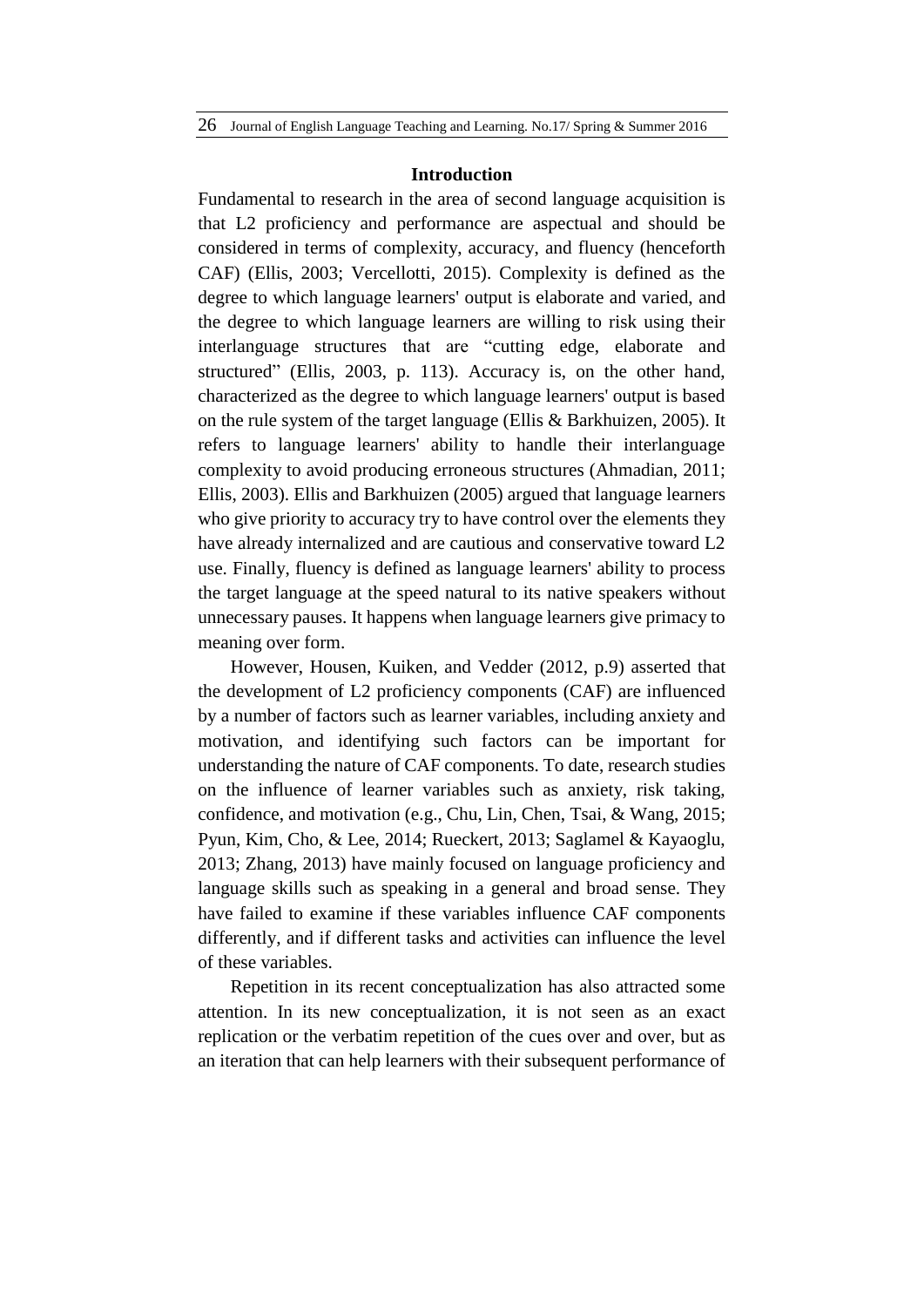the task and hence can lead to syntactic variation (Larsen-freeman, 2012). Task repetition as an educational practice oftentimes employed in language classes involves asking language learners to repeat the same task or a slightly different task at intervals. Current research points to the positive effects of task repetition on the cognitive dimensions of language learners such as increasing working memory and processing capacity (Ahmadian, 2011; Hawkes, 2011). Task repetition is, consequently, expected to be especially beneficial to learners at lowproficiency levels, because these learners have more limited processing capacity (Ellis, 2005). However, research studies on task repetition have mostly focused on intermediate language learners. Furthermore, Larsen-freeman (2012) denoted that task repetition gives a sense of security to language learners, because they have something to hold onto in the subsequent performance of the task. A sense of security is specially needed by language learners with a heightened state of anxiety and a lower state of risk-taking, confidence, and motivation. Task repetition is, therefore, expected to influence language learners' affective aspects as well. However, this area of inquiry has been to date under-researched.

The present study is, therefore, an effort to fill the mentioned gaps in the literature by studying the relationships between L2 risk-taking, English learning motivation, L2 speaking anxiety, linguistic confidence, and L2 speaking CAF. Additionally, it inquires whether task repetition can influence the development of CAF in lowintermediate EFL learners' L2 oral production and the level of the mentioned affective variables.

### **L2 risk-taking**

# **Review of the literature**

Risk-taking is one of the affective factors tied to personality. Risktaking in the context of language learning is defined as the willingness to try out the language and not being afraid of mistakes and embarrassments (Pyun et al., 2014). Pyun et al. (2014, p.56) argued that risk- taking "enables the student to experiment in the L2, implement intelligent guesses, learn from mistakes, and overcome a fear of communicating in a foreign language". Brown (2014) also asserted that language learners with a good level of risk-taking can be more successful, because language learners need to gamble a bit and get out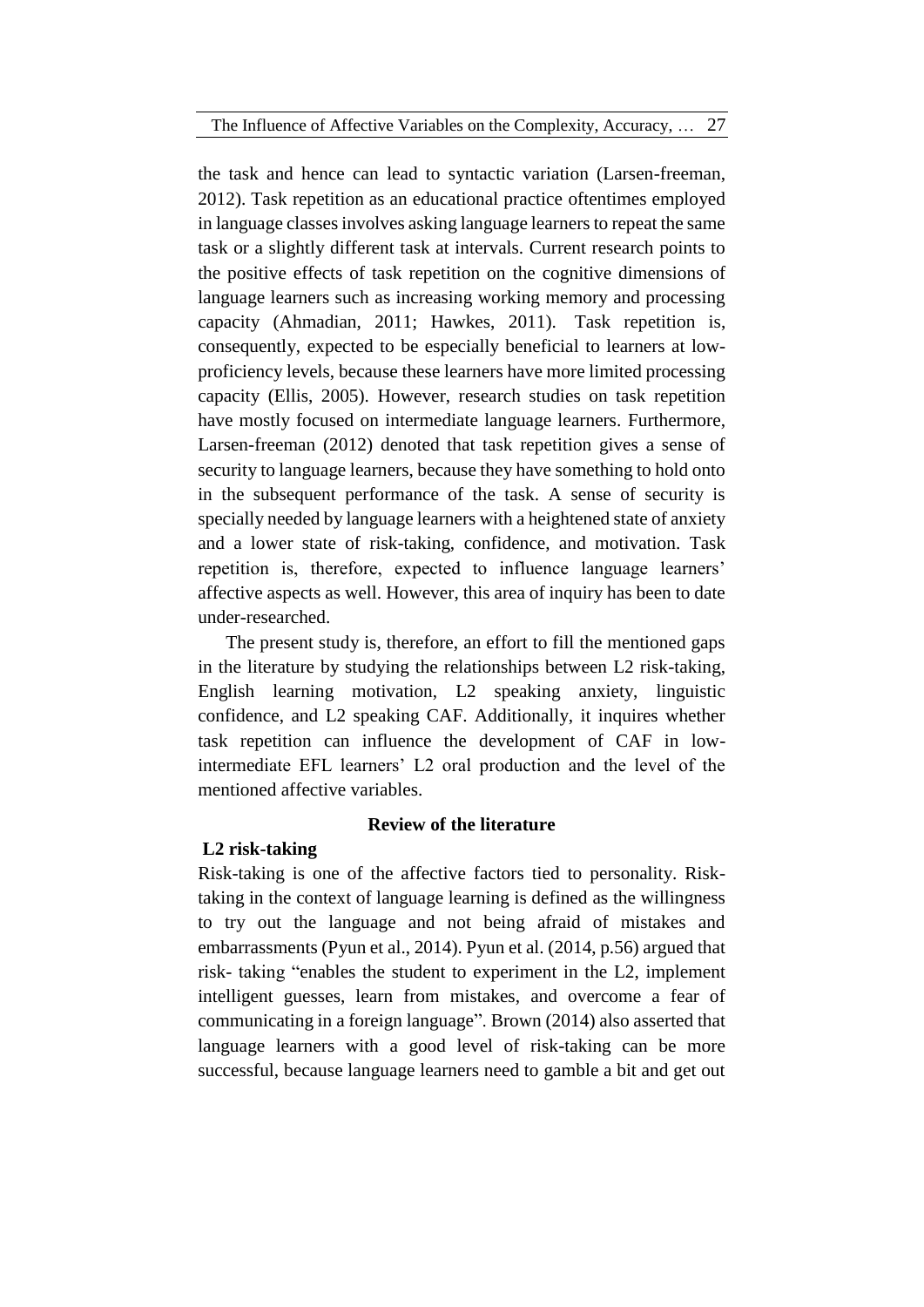of the safe zone of their mother tongue to be able to communicate in the language being learned. In the same vein, Jonassen and Grabowsky (1993) concluded that students who are risk-takers are process-oriented, have a higher degree of tolerance for errors, are more willing to try out new elements, tend to use more complex structures in their L2 production, and are less accurate than cautious students. Similarly, Samimy and Tabuse (1992) and Luft (2007), as cited in Pyun et al. (2014), denoted that risk-taking influences L2 performance and can be a determinant of language learners' final grades especially at lower levels.

#### **Linguistic confidence**

Linguistic confidence is defined as language learners' perceptions of their language competence (Pyun et al., 2014). Yu and Shen (2012) argued that linguistic confidence is very important, because it determines whether one must communicate or not. The results of their study showed that there was a positive correlation between linguistic confidence and foreign language competence. Dörnyei (2008) also argued that linguistic confidence is a very strong motivational factor in language learning, which influences language learners' desire for communication and their integration with L2 culture. It is also found that language learners with a high level of self-evaluation of their language proficiency have a higher level of willingness to communicate (Hodgson, 2014). Moreover, Öz, Demirezen, and Pourfeiz (2015) found that linguistic confidence affects a language learner's desire to communicate and his/her capacity to achieve his communicative goals. Similarly, Fallah (2014, p.2) contended that linguistic confidence "is positively related to L2 proficiency, communication frequency, L2 motivation, willingness to communicate, extraversion, and openness to experience and negatively to communication anxiety in EFL context".

MacIntyre, Clement, Dörnyei, and Noels (1998) outlined two important components for linguistic competence: (1) lower level of language use anxiety and (2) self-perceived L2 skills. The first component is affective and deals with the discomfort experienced when using an L2; language learners who have a higher degree of language use anxiety perceive themselves as less competent, regardless of their actual competence, and engage in fewer attempts to use L2. The second component, perceived L2 competence, is cognitive and corresponds to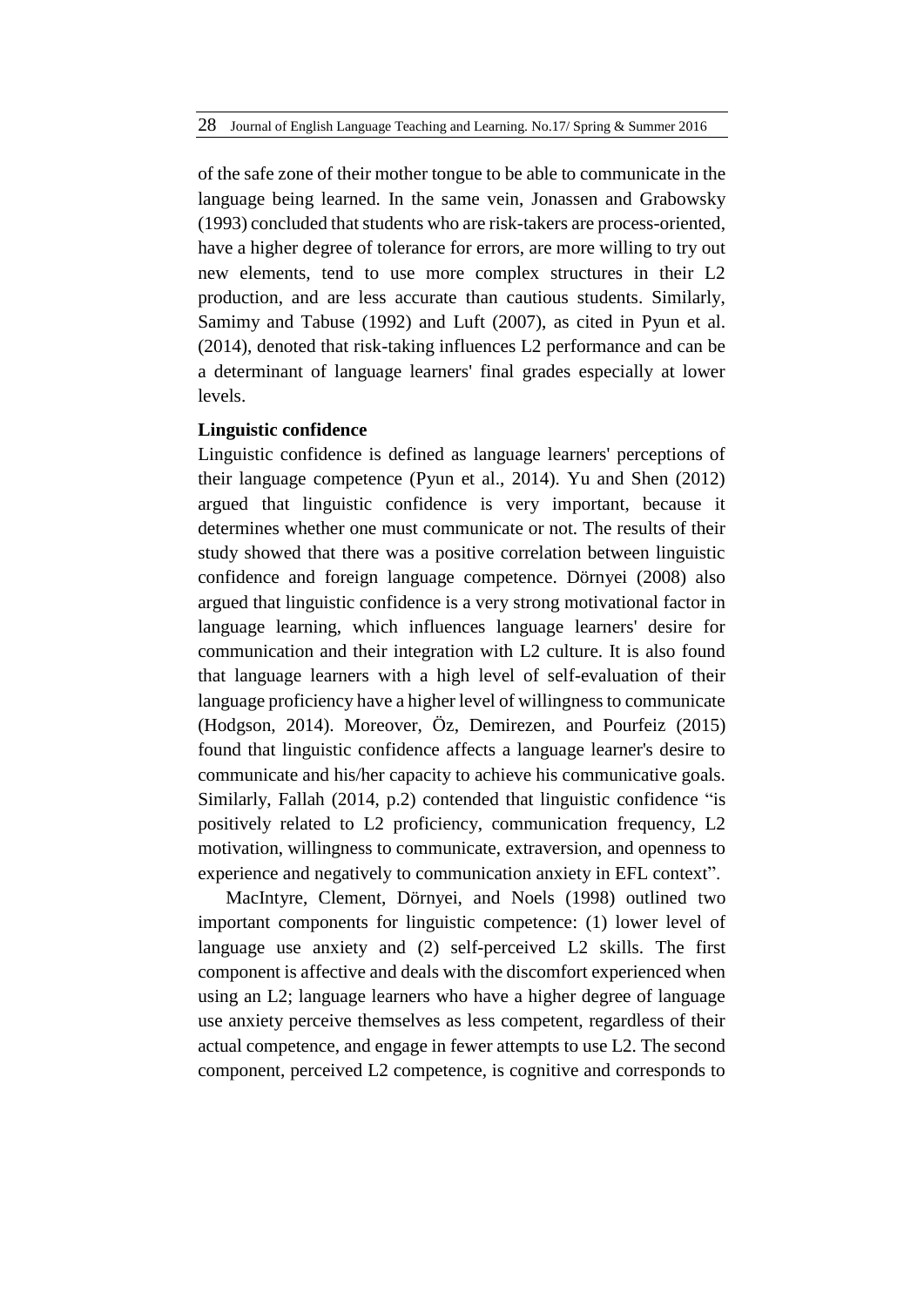self-evaluation of one's competence in the target language skills; language learners who have a high level of linguistic competence, regardless of their actual competence, involve themselves in higher attempts to develop their L2 system and communicate in it. It can, consequently, be hypothesized that linguistic confidence can have a positive influence on L2 attainment and communication.

# **English learning motivation**

Another affective variable that incontrovertibly plays a major role in foreign or second language learning is motivation (Fallah, 2014; Yu & Shen, 2012). Dörnyei (2000) concluded that motivation affects three interrelated aspects of human behavior: "the choice of a particular action, persistence with it, and effort expended on it" (p. 520). Similarly, Amiryousefi and Tavakoli (2014, p. 38) defined language learning motivation as "a derive, a desire, or an emotion which has three major components namely, motivational intensity, a desire to learn, and a positive attitude which fuels L2 learners to strive to learn". As such, language learning motivation can be considered as a force that can help language learners start, regulate, and sustain their language learning efforts (Pyun et al., 2014).

Motivated language learners, therefore, find language learning very enjoyable and have a strong desire to be successful in it. Clement, Dörnyei, and Noels (1994) denoted that motivated language learners have a positive attitude toward the L2 community and have a higher willingness to communicate in it. In the same way, Murray, Gao, and Lamb (2011) argued that motivation is crucial in learners' autonomous learning, can encourage language learners to express their identities through the language they are learning, and can make what they learn part of what they are. Motivation can, therefore, be a strong determinant of L2 attainment (Gardner, 2010). However, motivation is believed to be a complex and multifaceted construct consisting of different types and layers (Pyun et al., 2014). Motivation, as used in the present study, is defined as language learners' desire and commitment to learn English.

# **L2 speaking anxiety**

Language learning anxiety is defined as a feeling of uneasiness, apprehension, and nervousness experienced by language learners while learning or using a language (Papi, 2010). Language learning anxiety is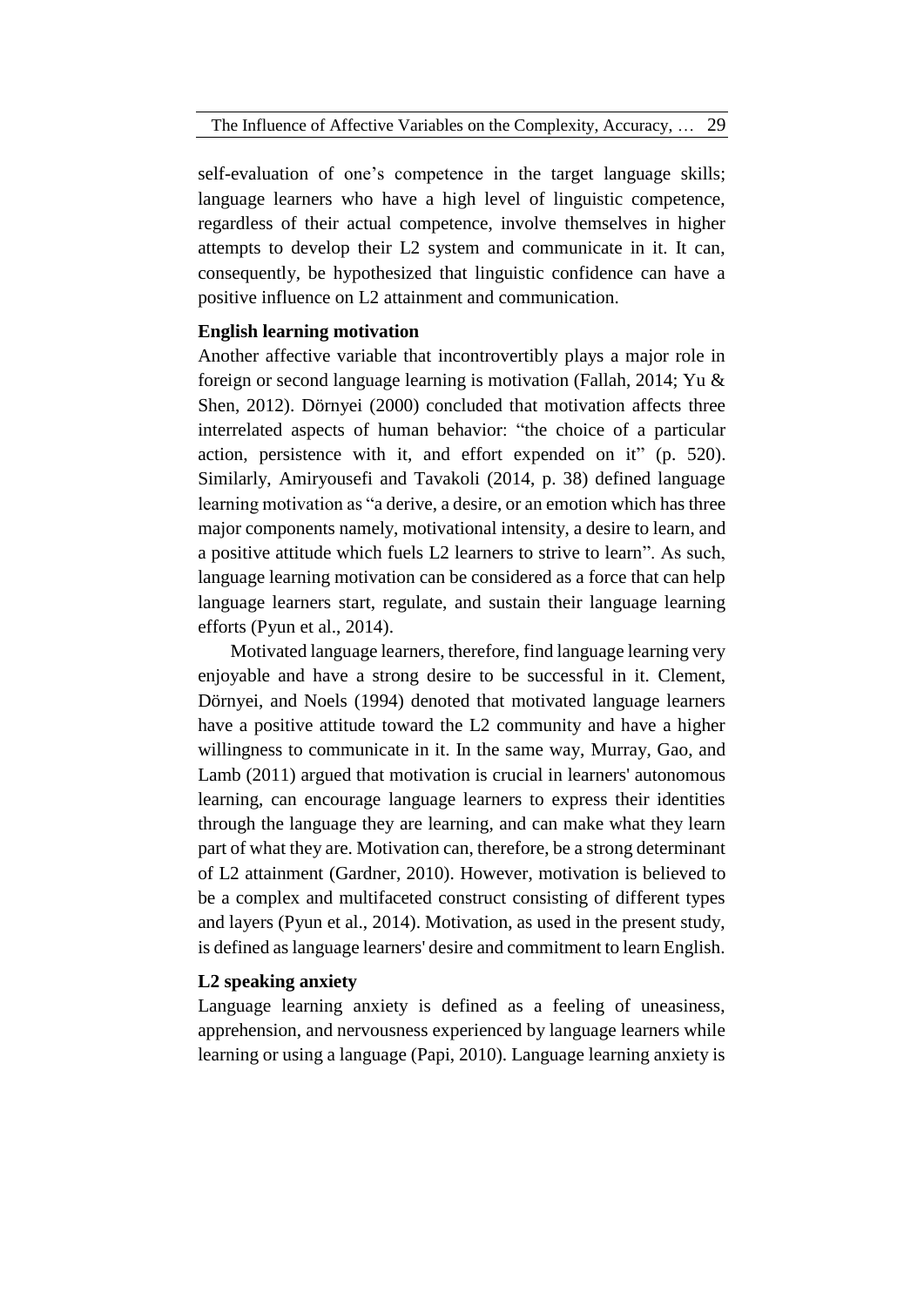a notorious affective variable, which is believed to have negative effects on language learners such as making them avoid to communicate via L2 and to participate in the related activities. It is also believed to impede language learning process (Brown, 2014; Papi, 2010; Zhang & Rahimi, 2014). Brown (2014), however, argued that L2 anxiety can be both debilitative and facilitative. Facilitating anxiety is considered to be a positive force, which can make language learners deal with the task at hand in a more rational way and try to do it in a more accurate and more interpretive way. Debilitative anxiety, on the other hand, is considered to be a negative force, which can lead to avoidance behaviors. Based on the results of the studies done on L2 anxiety, Brown (2014) concluded that anxiety up to a specific degree can contribute to L2 learning process.

Some research (Horwitz, Tallon, & Luo, 2010; Pyun et al., 2014) has shown that language learners experience the highest amount of anxiety when they are required to have oral production. This type of anxiety is called L2 speaking anxiety, which is defined as the apprehension associated with real or anticipated communication through L2. Language learners who have this kind of anxiety "tend to feel reluctant to risk expressing themselves, fear making mistakes, and be afraid of being less competent than their peers" (Pyun et al., 2014, p. 55). L2 speaking anxiety is believed to affect language learners' L2 oral production and can make them avoid interpersonal communication (Woodrow, 2006).

### **Task repetition**

Task repetition is defined as repeating the same or a slightly different task at intervals (Ahmadian, 2011). At first glance, task repetition may seem to be one of those verbatim practices or replications used by the followers of behaviorism. However, task repetition in its new conceptualization does not involve imitation or copying something as it is, rather it involves repeating both content and form and saying something again and again (Larsen-Freeman, 2012). During the first repetition or encounter with a task, language learners can have the opportunity to organize the content and select the lexico-grammatical elements required (Mojavezi, 2013). Most of the conceptualization, formulation, and articulation are also done during the initial performance of the task; this can help language learners free up some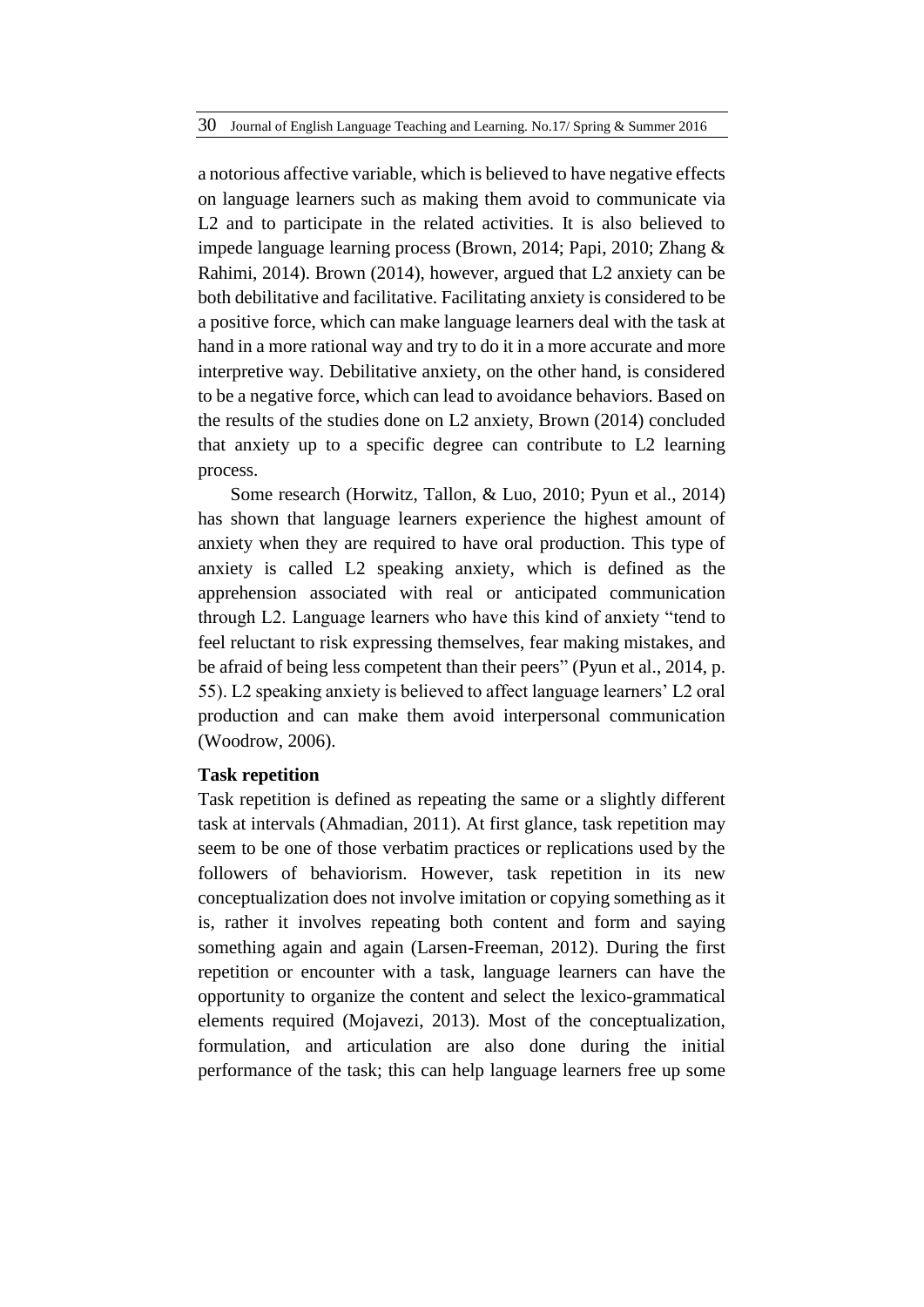attentional resources to be allocated to other aspects and dimensions of L<sub>2</sub> production during the subsequent performance or repetition of the task (Bygate & Samuda, 2005).

Task repetition is proved to have beneficial effects on language learning. It can increase memory capacity and can, consequently, be an aid to working memory, can develop automaticity in and faster access to language components, can free up processing space and hence leads to a focus on form in the subsequent performance of the same task, can result in a change to the underlying procedures employed and hence leads to variation, and can even give language learners a sense of security, because they have something to hold onto during the subsequent performance of the task (Larsen-Freeman, 2012). The concept of task repetition is based on the fact that human beings have limited attentional capacity and cannot focus on both meaning and form at the same time. Because in communicative tasks meaning has primacy over form, language learners may choose to focus on meaning during the first performance of the task (Loewen, 2015; Mojavezi, 2013). Through task repetition, language learners buy time not only to do mental processing on what they want to communicate but also to access and (re)generate morphosyntactic elements more efficiently, effectively, and accurately (Ahmadian, 2011).

The effects of task repetition in its new conceptualization have been explored by several experts (Ahmadian, 2011; Bygate & Samuda, 2005; Lynch & Maclean, 2000; Mojavezi, 2013; Saeedi & Rahimi Kazerooni, 2013). For example, Lynch and Maclean (2000) collected the relevant data through a communicative task called 'poster carousel' in which the participants who were 14 participants on English for Cancer Conferences for oncologists and radiotherapists took turn visiting the posters they had already made, asking questions with regard to the posters, and responding to the questions. By repetition, Lynch and Maclean (2000) meant keeping the communication goals constant with variations in content based on the visitors' questions. The results of their study revealed that task repetition in the sense used in their study can make some linguistic changes and can help language learners develop their interlanguage. Bygate and Samuda (2005), on the other hand, asked the participants who were 14 English medium students at a British university to watch a short video and then retell it to an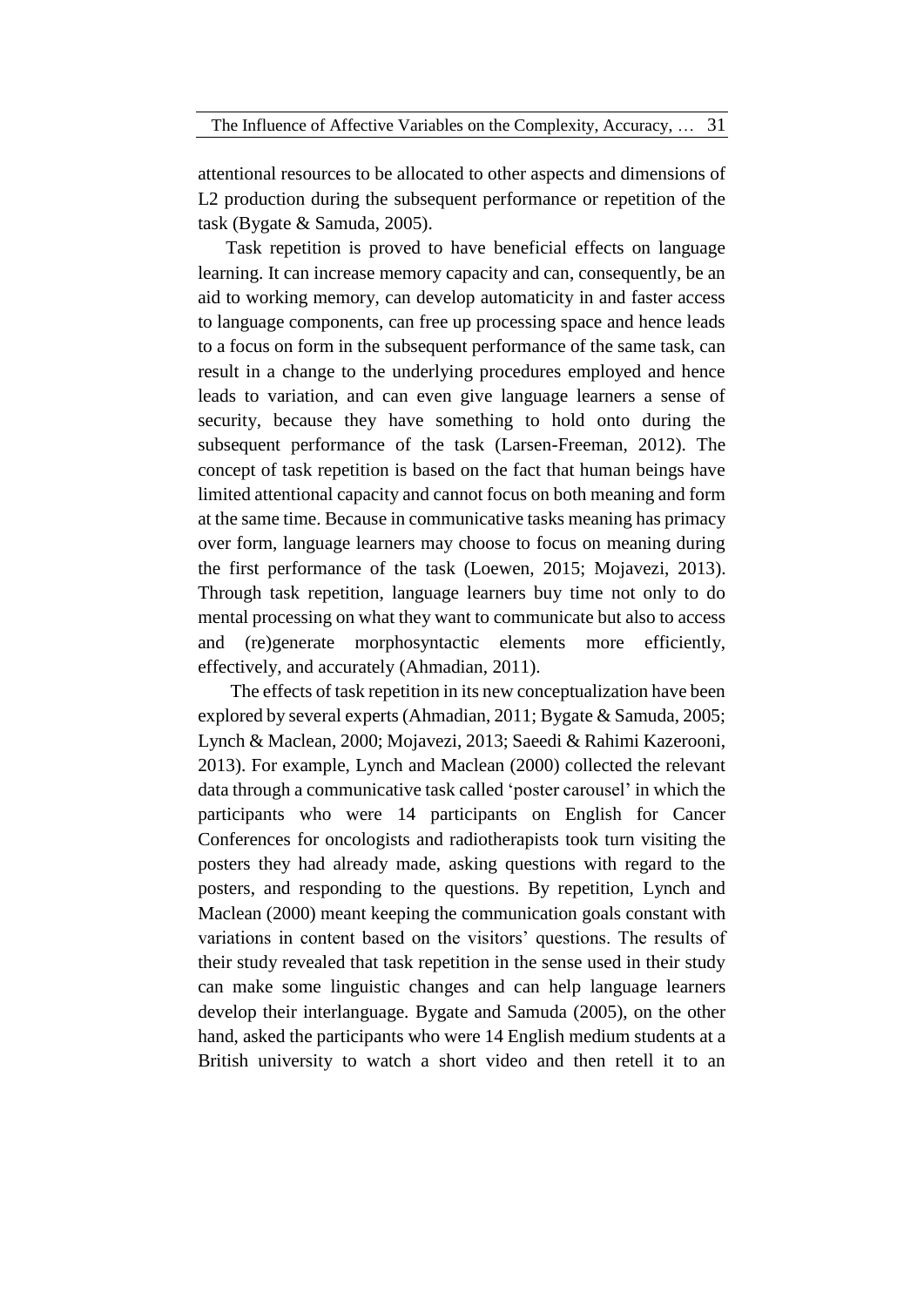'interested' listener on two occasions that were 10 weeks apart. The results of their study showed that repeated encounters with the same task can help language learners attend to different aspects of oral production, do the things that they are not used to doing in L2, work on their language problems in a rather constant context, and help teachers identify the gaps in their learners' linguistic repertoire. However, the effects of task repetition on the task performance of low-proficiency language learners through other task types (e.g., interactive storytelling task) has received little attention.

### **Research questions**

The current study is guided by the following research questions:

(1) What are the relationships between L2 risk-taking, English learning motivation, linguistic confidence, L2 speaking anxiety, and preintermediate EFL learners' speaking CAF components?

(2) Can task repetition influence the level of pre-intermediate EFL learners' L2 risk-taking, English learning motivation, linguistic confidence, and L2 speaking anxiety?

(3) Can task repetition affect pre-intermediate EFL learners' speaking CAF components differently when performing an interactive story telling task?

#### **Method**

### **Participants**

The participants of the study were 142 pre-intermediate female EFL learners from three branches of a language learning institution in Iran. Their age ranged from 14 to 21, and their native language was Farsi. The majority of the participants (78%) were high school students, and the remaining were either university students (14%) or housewives (6.5%). Participation in the study was voluntary. The students in the experimental and control groups did not meet each other during the study and did not know that their performance would be compared.

Ellis (2005) argued that language learners at low proficiency levels have a lower processing capacity, and accessing and encoding their linguistic knowledge is very difficult and demanding for them. Task repetition can, therefore, reduce the burden and can help them maximize their language competence in the subsequent performance of the task by increasing their processing and attentional capacity. The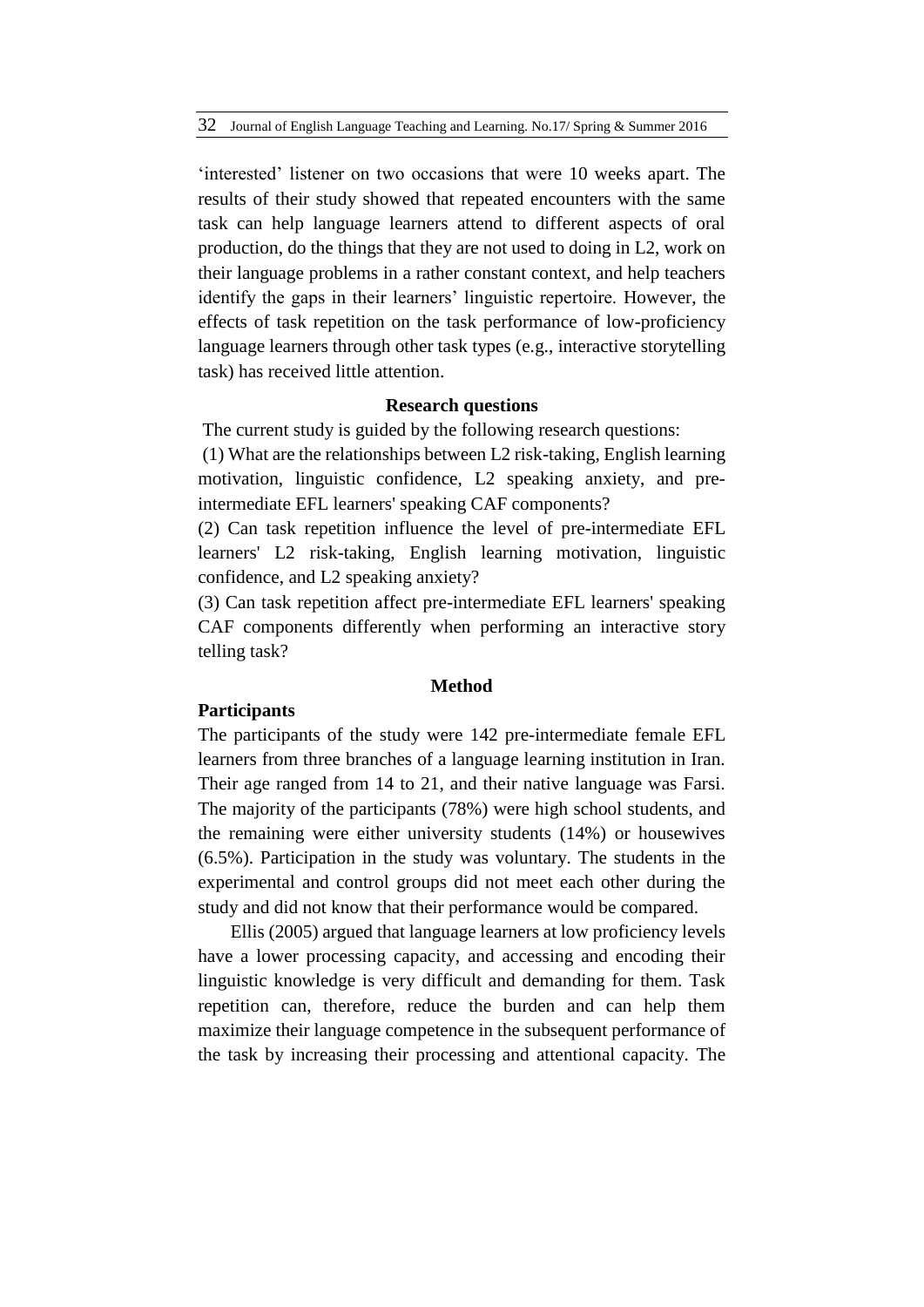The Influence of Affective Variables on the Complexity, Accuracy, … 33

reason why pre-intermediate language learners were selected was to examine this idea.

# **The questionnaire**

To measure the affective variables, the modified version of the questionnaire developed and validated by Pyun et al. (2014) was used in the present study. Pyun et al. (2014) used this instrument to examine the influence of affective variables on Korean as a foreign language learners' oral achievement. This instrument contains 28 items classified under four categories that measure: (1) language learning motivation (containing 8 items that measure L2 motivational intensity, desire to learn L2, and attitudes toward learning L2); (2) perceived linguistic confidence (containing 8 items that measure the degree to which language learners are confident about using their L2 knowledge to communicate with others); (3) L2 speaking anxiety (containing 6 items measuring L2 speaking anxiety); and (4) L2 risk-taking (containing 6 items that measure the willingness of L2 learners to initiate an interaction and try out new and/or unfamiliar linguistic elements at the risk of mistakes and embarrassment). Pyun et al. (2014) found a high level of internal consistency for this instrument with αs of .86, .94, .85, and .79 for English learning motivation, perceived linguistic selfconfidence, L2 speaking anxiety, and L2 risk-taking respectively.

To ensure its suitability for EFL settings (the focus of the present study), the questionnaire was subject to review by four experts in the field of English teaching and learning, and some changes were made to the wording of the instrument (e.g., word "friend" was changed to "classmate", and the item "I feel anxious if I am asked a question by my teacher" to "I feel anxious when my English teacher asks me a question in English"). The final format was then translated into Farsi (the native language of the participants) and was piloted with 131 EFL learners. The obtained Cronbach's alpha coefficients by the present researcher were .76 for English learning motivation, .79 for L2 speaking anxiety, .77 for perceived linguistic confidence, and .84 for L2 risktaking indicating that all the scales had acceptable internal consistency reliability for an English learning context as well. The participants rated the items based on the anchor points of  $1 =$  strongly disagree to  $5 =$ strongly agree.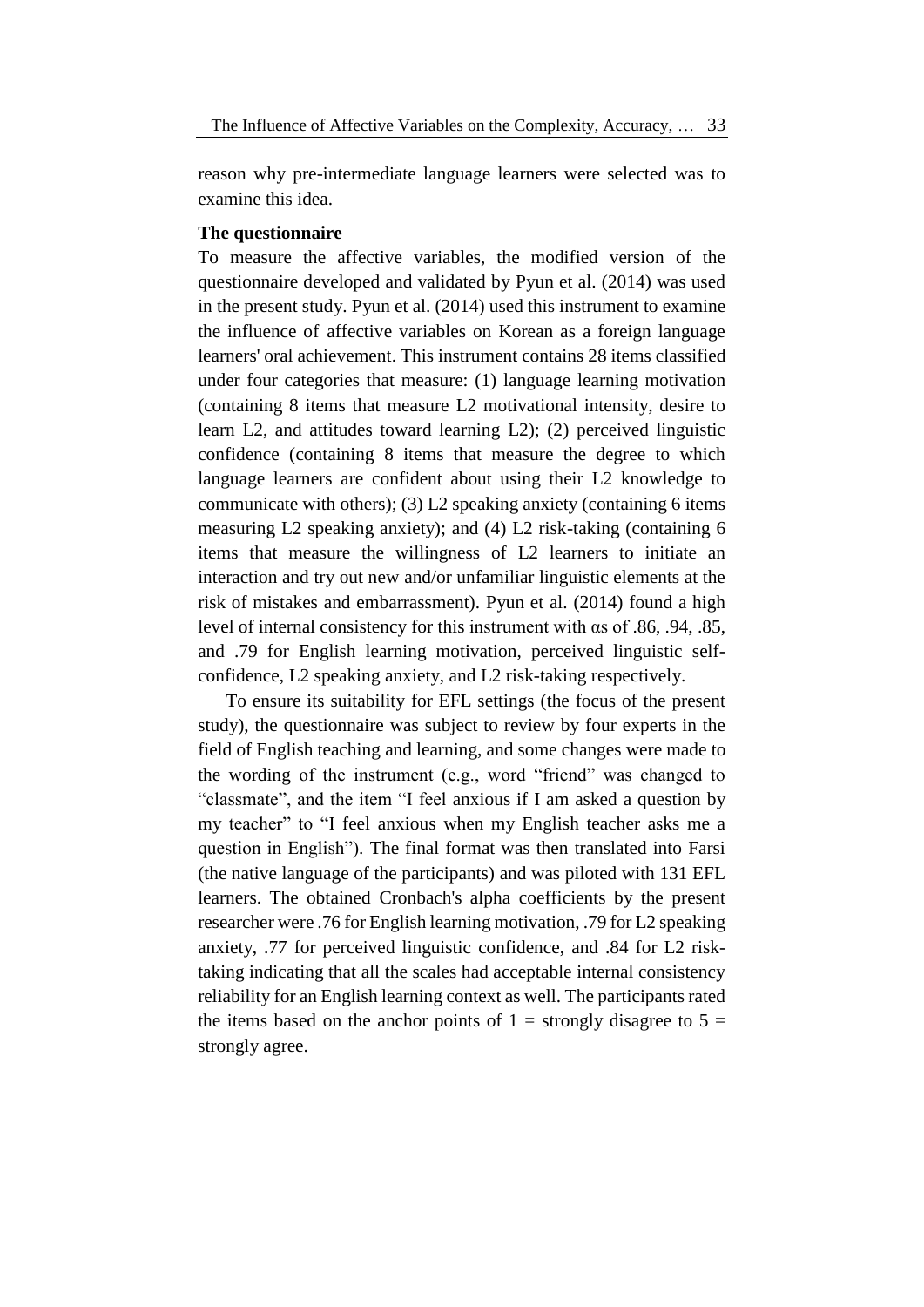#### **Task**

An interactive storytelling task was designed and used in the present study. The task involved two picture stories selected from *Can You Believe It? Book 3* (Huizenga & Huizenga, 2000), which is designed for low-intermediate English learners. The first picture story is entitled "Emu Falls Madly in Love". It is about a bird that showed up at the home of a man and fell in love with him. The second picture story is entitled "Boy Fights Lion Tooth and Nail", which is about a boy who survived his friend by fighting a lion. In the book, each picture story consists of 8 pictures depicting 8 major scenes of the story accompanied by the story itself and a list of useful words and expressions. However, only the picture stories were given to the participants without the accompanying information. The picture cues in the picture stories formed a coherent storyline. The reason why picture stories were selected was to preclude learners from taking advantage of the immediate exposure to authentic language. The participants were asked to narrate the given parts of the picture stories with the help of their partners immediately after seeing them.

### **CAF measures employed in the present study**

To assess the complexity, accuracy, and fluency of the participants' L2 oral production, their narrations were analyzed by using the measures used by Ahmadian (2011). The model used by him is as follows:

• Complexity measures:

1) Syntactic complexity: the amount of subordination which is the ratio of AS units to clauses. An AS unit is defined as an utterance consisting of an independent clause accompanied by any subordinate clause(s) associated with it. Czwenar (2014) contended that an AS unit refers to an utterance that contains:

1) an independent clause including a finite verb …, 2) a main clause together with its subordinate clause(s)..., 3) an independent sub-clausal unit including one or more phrases which can be elaborated to a full clause…, 4) a minor utterance, defined otherwise as an irregular sentence…, 5) a coordinated clause…, or 6) two or more coordinated clauses if they have the same subject, and are separated by a pause of less than .5 s … (p. 89).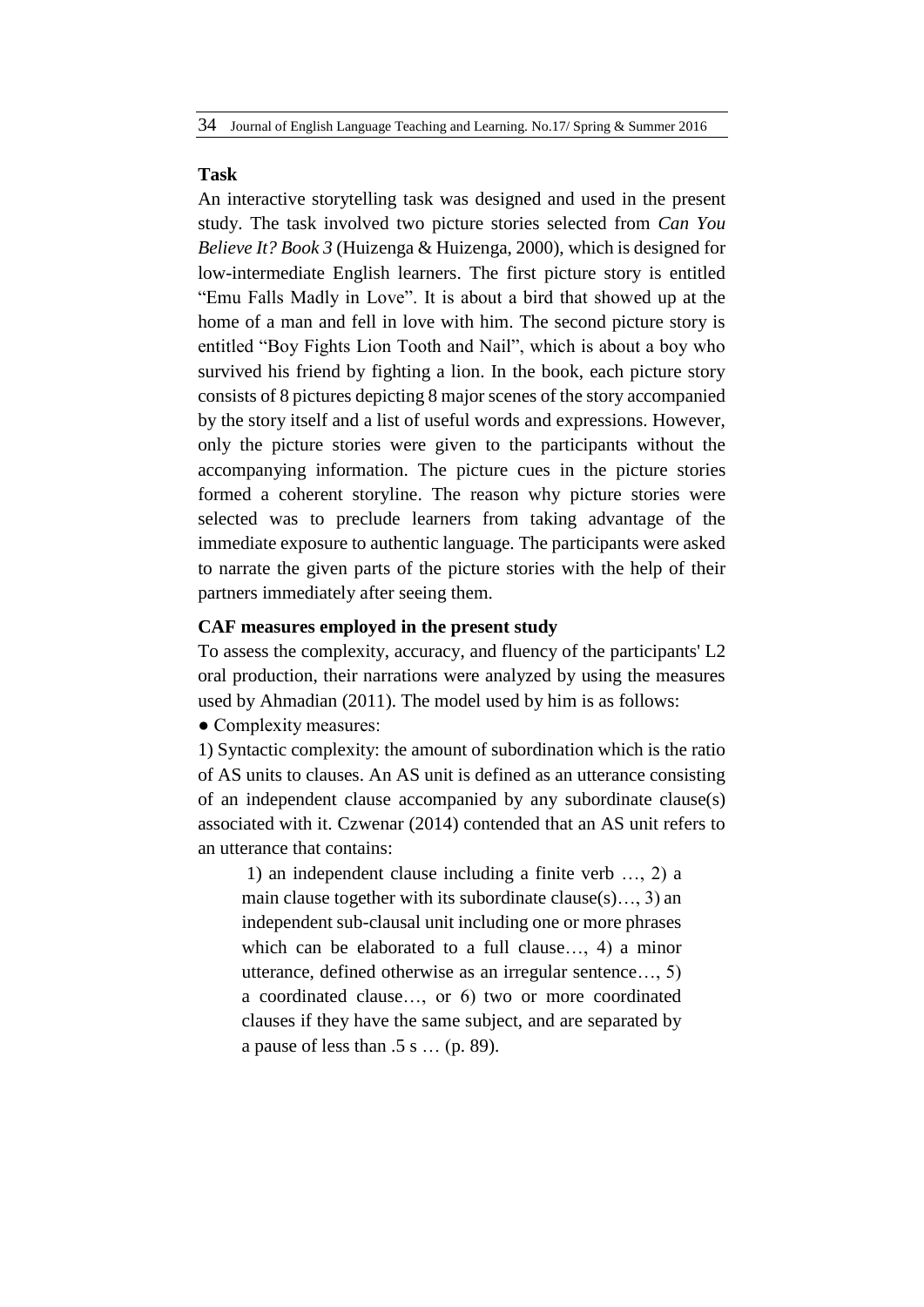2) Syntactic variety: the total number of different grammatical verb forms used in language learners' performance. The grammatical verb forms taken for analysis in the present study were tense (e.g., simple present, present continuous, and present perfect) and modality (e.g., can, should, must, and may).

3) Overall complexity: the mean length of AS-units in language learners' speech which is obtained by counting the mean number of words per AS-unit.

● Accuracy measures:

1) Error-free clauses: the number of error-free clauses, i.e., the number of the clauses that were not deviant from standard norms with respect to syntax, morphology, and/or lexicon.

2) Correct verb forms: the number of all verbs that are used correctly in terms of tense, aspect, modality, and subject–verb agreement.

● Fluency measures:

1) Rate A: the number of syllables produced per minute of oral performance; it is measured by counting the number of syllables within each narrative divided by the articulation time used to complete the task and multiplied by 60.

2) Rate B: the number of meaningful syllables per minute of speech; it is measured by the use of the procedures used in Rate A, but all syllables, words, and phrases that are repeated, reformulated, or replaced should be excluded.

### **Procedure**

To answer the research questions, a pretest–treatment–posttest design was employed. Around 178 of female EFL learners learning English at three different branches of the institute in pre-intermediate levels were invited to take part in the study. The reason why only female students were contacted was that they outnumber male learners in the institute, and the institute does not let co-educational classes. 151of the students contacted agreed to participate. They were given the Oxford Placement Test (2004) to control their level of proficiency. 142 EFL learners who had the same level of proficiency were randomly assigned to one of two groups: experimental group ( $n = 72$ ) and control group ( $n = 70$ ). As the English lab at the institute has facilities (cabins, headphones, and recorders) for only 25 students, the participants in each group were also divided into three groups. All the participants were given the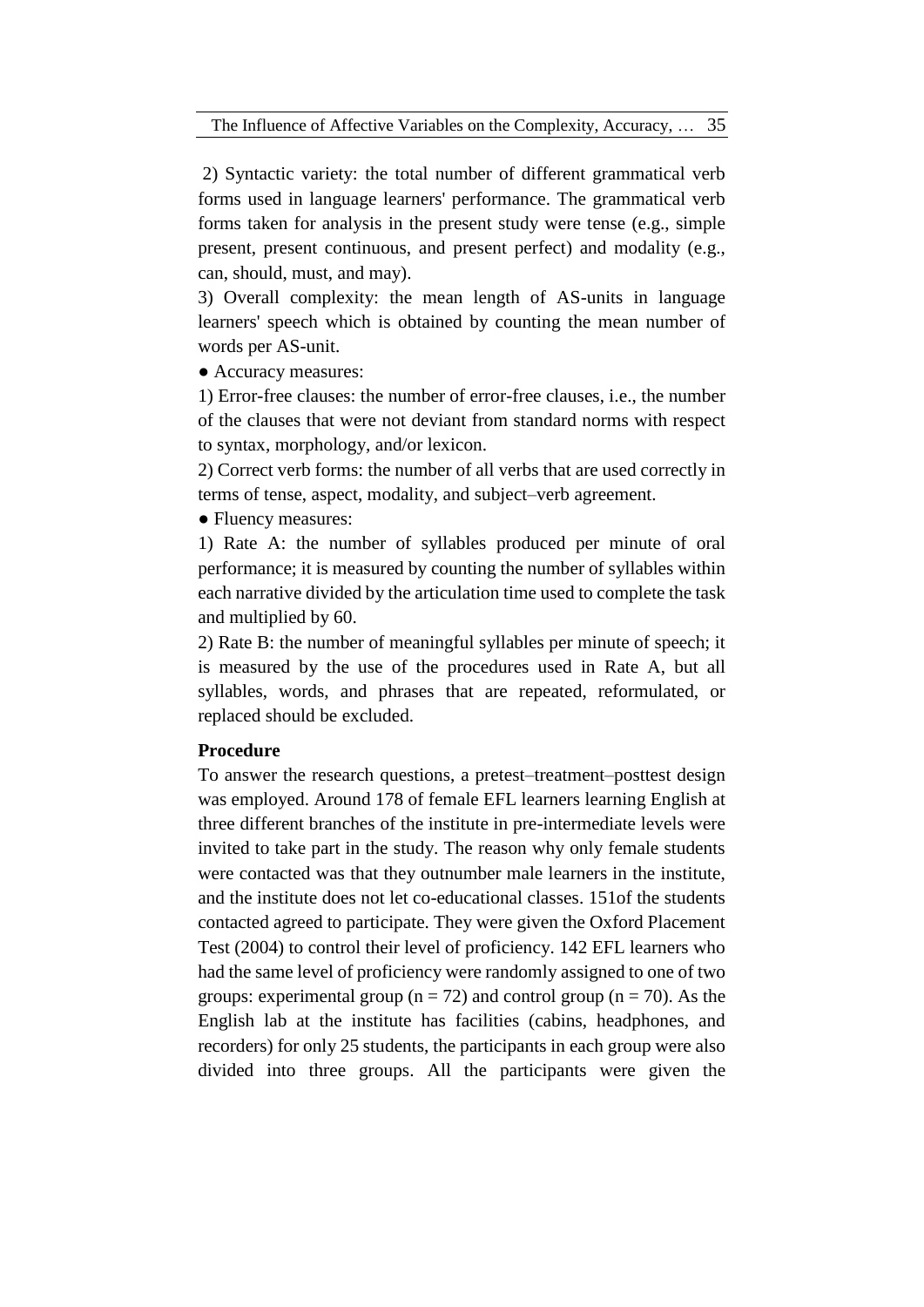questionnaire at the beginning of the study. To respond to the items honestly, the participants were not required to write down their names on the questionnaires. Instead, the questionnaires were coded based on the cabin numbers and given to the participants. They were asked to go through the items carefully and rate them based on the anchor points available. After the questionnaires were completed and collected, the names of the participants were written on them.

Then, the students in each group (experimental and control) were divided into groups of two, and each student was given one part of the picture stories mentioned earlier to be narrated to her partner; students A was given the first half of picture story number one, and student B was given the second half of it. For the second story, their roles were, however, reversed; student A was given the second half of picture story two, and student B was given the first half of it. They cooperated with each other to narrate the story. To make the process more natural and real, the partners were changed each session, meaning that the participants had to narrate the assigned parts of the stories to five different partners in the experimental group, and to two different partners in the control group. The purpose was to increase the interactional authenticity of the task (Ellis, 2003, p.6). That was the first time that the students were given the picture stories, and the students did not have any preparation or pre-task introduction. The students did not know that they would have the same picture stories in any future occasions. Their oral performance was recorded using the digital facilities available in the English lab. The participants in the experimental group repeated the task on five occasions, each one week apart, while the participants in the control group did it on two occasions; at the beginning and at the end of the study at an interval of three weeks. The questionnaire was given to the participants at the end of the study too. The study lasted five weeks. The performance of both groups on the first task was considered as pretest, and their performance on the last task (Task 5 for the experimental group and Task 2 for the control group) was considered as posttest. The recorded narrations were transcribed and analyzed using the measures stated earlier by the help of two experienced researchers. The inter-rater reliability reached above .86.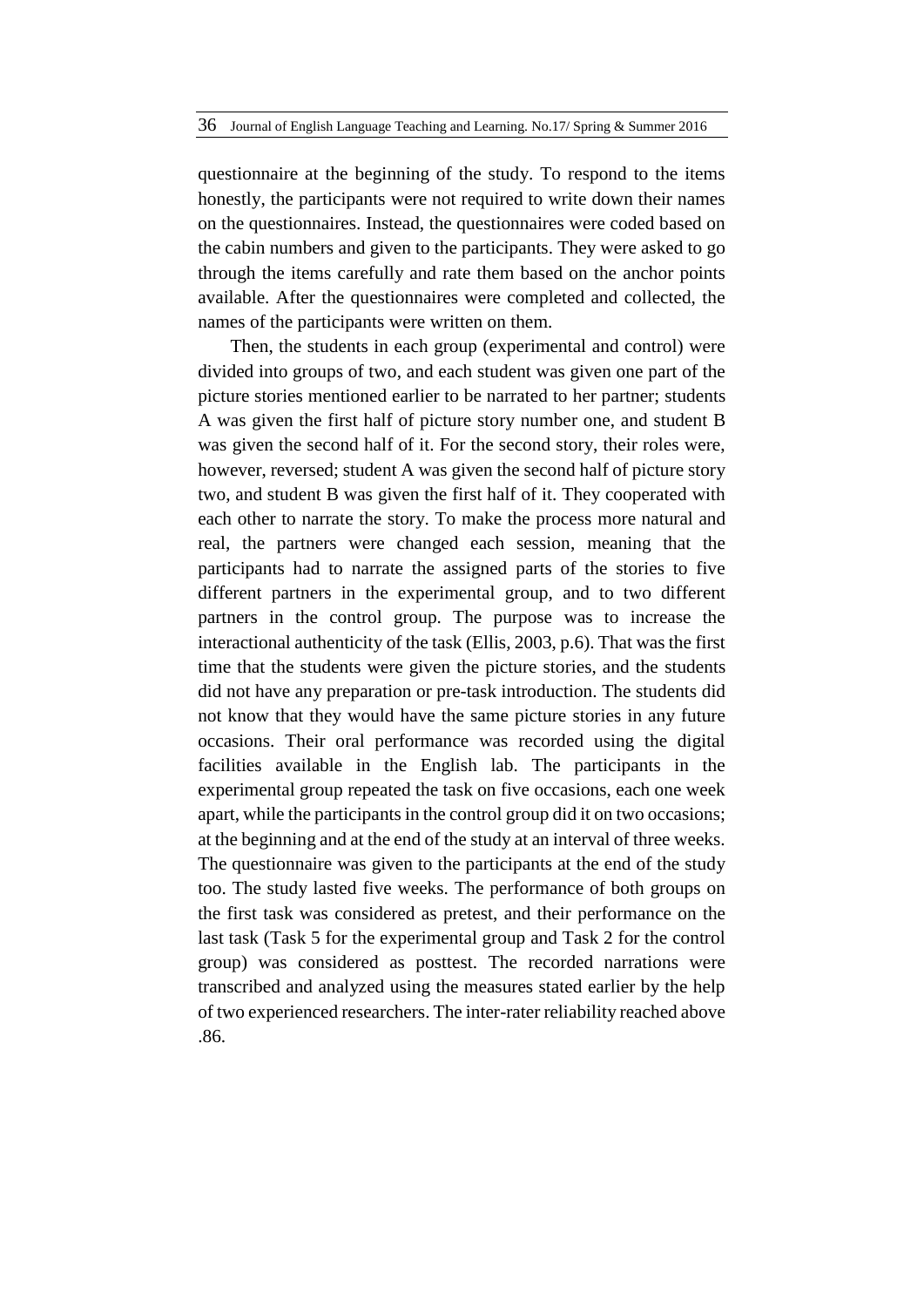#### **Results**

Table 1 represents the descriptive statistics for the scores obtained on the pretest and posttest. Question number one inquired whether there are correlations between L2 risk-taking, English learning motivation, linguistic confidence, L2 speaking anxiety, and the participants' scores on all CAF components. To answer this question, a number of Pearson correlation tests were conducted to test whether the results were significant. The participants' scores on the pretest (Time 1) were taken to explore the relationships between the mentioned affective variables and the participants' CAF scores. At this stage, all 142 participants were considered collectively.

The results of statistical analysis showed that there was a strong correlation between motivation and syntactic complexity  $(r = .80)$ , syntactic variety ( $r = .88$ ), overall complexity ( $r = .87$ ), error-free clauses ( $r = .83$ ), and correct verb forms ( $r = .79$ ) and a moderate correlation between motivation and Rate A ( $r = .52$ ) and Rate B ( $r =$ .54). There was also a positive correlation between linguistic confidence and syntactic variety ( $r = .68$ ), L2 risk-taking and syntactic variety  $(r = .60)$ , and a moderate correlation between L2 speaking anxiety and correct verb forms  $(r = .58)$ . Thus, there is good evidence to suggest that the development of L2 proficiency components can be influenced by these affective variables.

Question number two, on the other hand, asked if task repetition can influence the level of the affective variables under study. To answer this question, a number of Wilcoxon signed-ranks tests were conducted to assess the significance of the differences in the responses of the participants to the questionnaire from Time 1 (pretest) to Time 2 (posttest) to examine the possible effects of task repetition on them.

The results of statistical analysis showed that there was no statistically significant difference between the responses of the participants to the questionnaire in both experimental and control groups from Time 1 to Time 2. Thus, this result indicates that task repetition did not affect the participants' level of English learning motivation, L2 speaking anxiety, linguistic confidence, and L2 risktaking.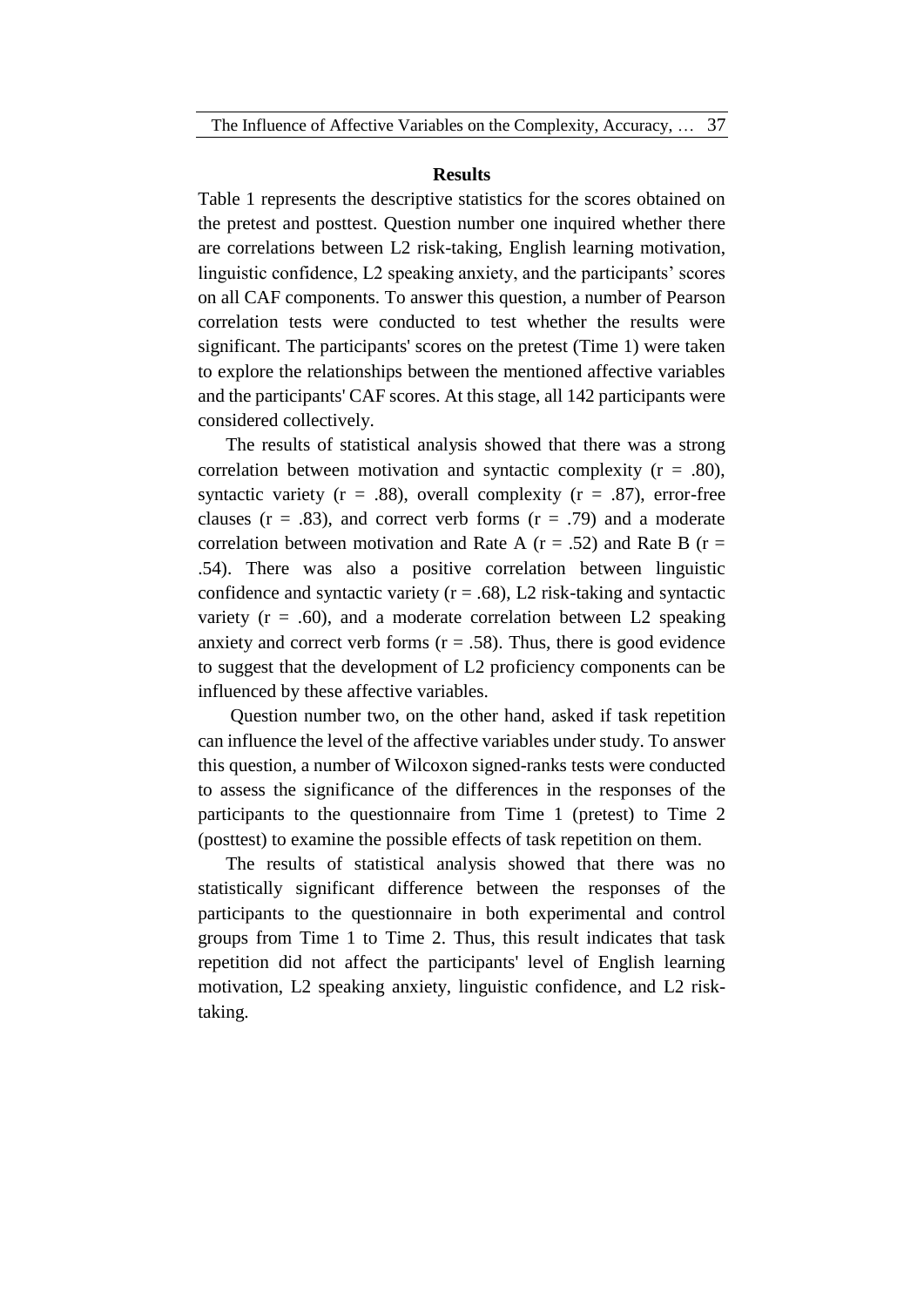|                             |            | <b>Experimental</b> |       |          | <b>Control</b> |         |           |                 |           |
|-----------------------------|------------|---------------------|-------|----------|----------------|---------|-----------|-----------------|-----------|
|                             |            | Pretest             |       | Posttest |                | Pretest |           | <b>Posttest</b> |           |
|                             |            | M                   | SD    | M        | <b>SD</b>      | М       | <b>SD</b> | М               | <b>SD</b> |
|                             | <b>SC</b>  | .639                | .036  | .656     | .048           | .648    | .032      | .626            | .045      |
|                             | SV         | 26.50               | 1.59  | 28.99    | 1.67           | 25.93   | 1.80      | 27.78           | 1.85      |
|                             | OC         | 7.107               | 1.12  | 8.039    | 1.93           | 6.690   | 1.06      | 8.595           | 1.88      |
| $\mathcal{D}_{\mathcal{L}}$ | <b>EFC</b> | 15.50               | 1.66  | 15.44    | 1.63           | 15.06   | 1.28      | 16.32           | 1.68      |
|                             | <b>CVF</b> | 13.51               | 1.85  | 17.10    | 2.39           | 13.65   | 1.99      | 15.40           | 2.53      |
| $\mathcal{R}$               | Rate       | 71.42               | 6.93  | 72.59    | 8.14           | 69.09   | 8.65      | 70.31           | 6.97      |
|                             | A          |                     |       |          |                |         |           |                 |           |
|                             | Rate       | 59.56               | 6.048 | 59.85    | 7.00           | 58.24   | 6.81      | 62.30           | 7.89      |
|                             | B          |                     |       |          |                |         |           |                 |           |

| Table 1                                            |  |
|----------------------------------------------------|--|
| Descriptive statistics of pre- and posttest scores |  |

Note:  $1 = \text{complexity}, 2 = \text{Accuracy}, 3 = \text{Fluency}, \text{SC} = \text{Syntactic}$ complexity,  $SV = S$ yntactic variety,  $OC = Overall$  complexity,  $EFC =$ Error-free clauses,  $CVF = Correct$  verb forms

Finally, question number three inquired whether task repetition differently affects the participants' speaking CAF components when they perform an interactive story telling task. To answer this question, a number of independent-samples t-tests and Mann-Whitney U tests were conducted to compare the performance of the participants in the control group with the performance of the participants in the experimental group on the pretest and posttest. The results of statistical analysis (Tables 2 and 3) showed that there was no statistically significant difference between the experimental group and the control group in terms of the pretest (Task 1) scores obtained on all CAF subdimensions. Thus, this result shows that the groups were comparable in terms of complexity, accuracy, and fluency in L2 oral production at the beginning of the study.

|            |      |         | df  | $Sig. (2-$<br>tailed) | <b>Mean</b><br><b>Difference</b> |
|------------|------|---------|-----|-----------------------|----------------------------------|
| Complexity | SС   | $-.856$ | 140 | .397                  | $-.008$                          |
|            | SV   | 1.135   | 140 | .263                  | .575                             |
| Accuracy   | EFC. | .990    | 140 | .328                  | $-139$                           |

Table 2

*Results of the independent-samples t-tests for pretest scores*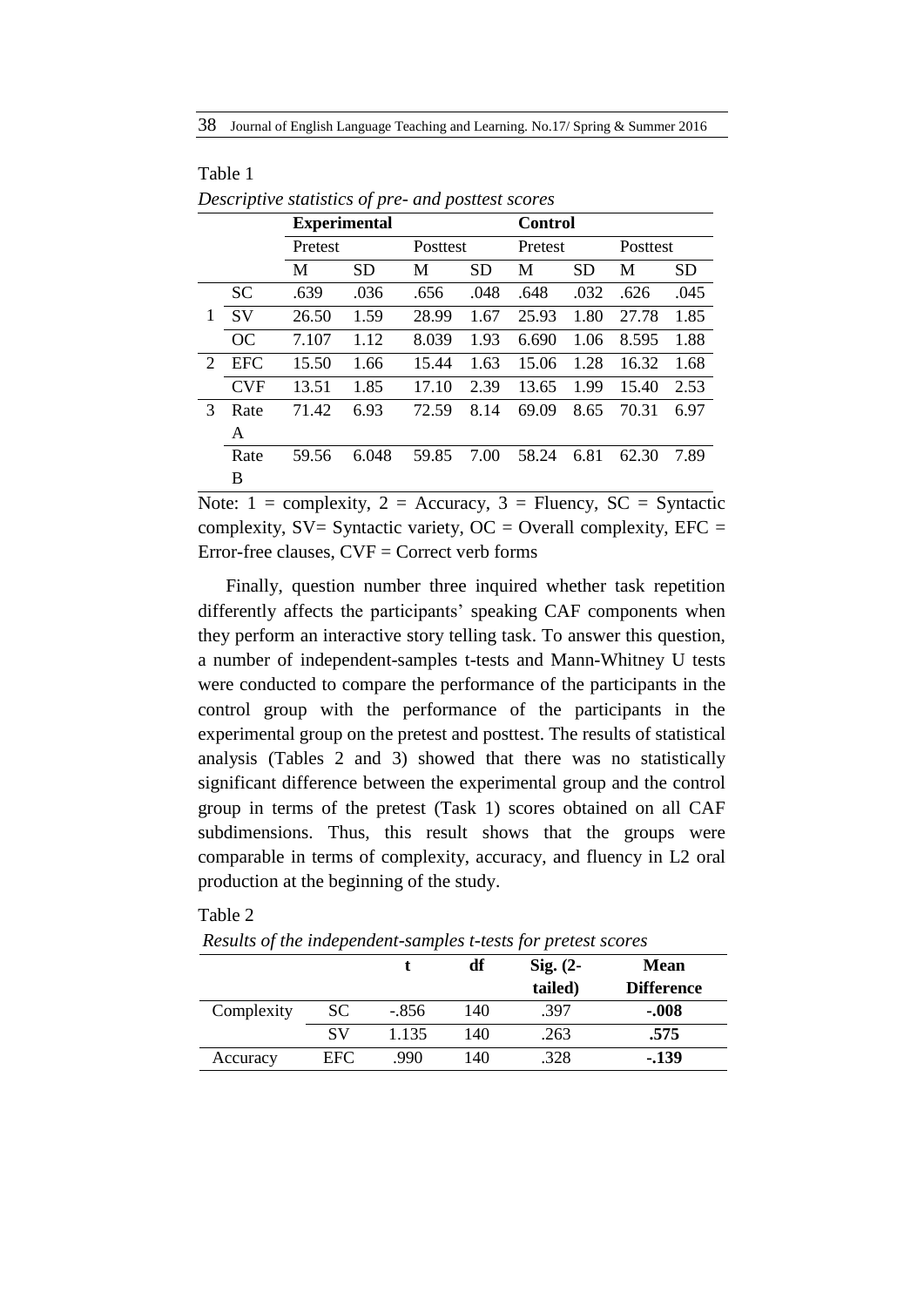The Influence of Affective Variables on the Complexity, Accuracy, … 39

| . .<br>. .<br>$\Lambda$<br>-<br>т.<br>ு<br>$ -$<br>- |
|------------------------------------------------------|
|------------------------------------------------------|

Note:  $SC = S$ yntactic complexity,  $SV = S$ yntactic variety,  $EFC = Error$ free clauses,  $CVF = Correct verb$  forms

# Table 3

*Results of Mann-Whitney U test for pretest scores*

|            |      | U     | Sig. | <b>Mean ranks</b> | Mean ranks |
|------------|------|-------|------|-------------------|------------|
|            |      |       |      | (experimental)    | (control)  |
| Complexity | OC.  | 226.5 | .539 | 71.85             | 74.20      |
| Fluency    | Rate | 167   | .051 | 76.24             | 69.09      |
|            | A    |       |      |                   |            |
|            | Rate | 183   | .109 | 76.04             | 69.80      |
|            | в    |       |      |                   |            |

### Note:  $OC = Overall$  complexity

However, the results of statistical analysis (displayed in Tables 4 and 5) indicated that the participants in the task repetition group significantly performed better on the posttest in terms of syntactic complexity, *t* (140) = 2.127, *p* = .039; syntactic variety, *t* (140) = 2.295, *p* = .027; and correct verb forms, *t* (140) = 2.304, *p* = .026. Thus, there is good evidence to suggest that task repetition can positively affect the development of complexity by affecting syntactic complexity and syntactic variety, and accuracy by affecting the number of correct verb forms in low-intermediate EFL learners' L2 oral production.

#### Table 4

|            |      |          | df  | $Sig. (2-$ | <b>Mean</b>       |
|------------|------|----------|-----|------------|-------------------|
|            |      |          |     | tailed)    | <b>Difference</b> |
| Complexity | SC.  | 2.127    | 140 | .039       | .029              |
|            | SV   | 2.295    | 140 | .027       | 1.205             |
| Accuracy   | EFC. | $-1.781$ | 140 | .082       | .880              |
|            | CVF  | 2.304    | 140 | .026       | 1.692             |

*Results of independent-samples t-tests for posttest scores*

Note:  $SC = S$ yntactic complexity,  $SV = S$ yntactic variety,  $EFC = Error$ free clauses,  $CVF = Correct$  verb forms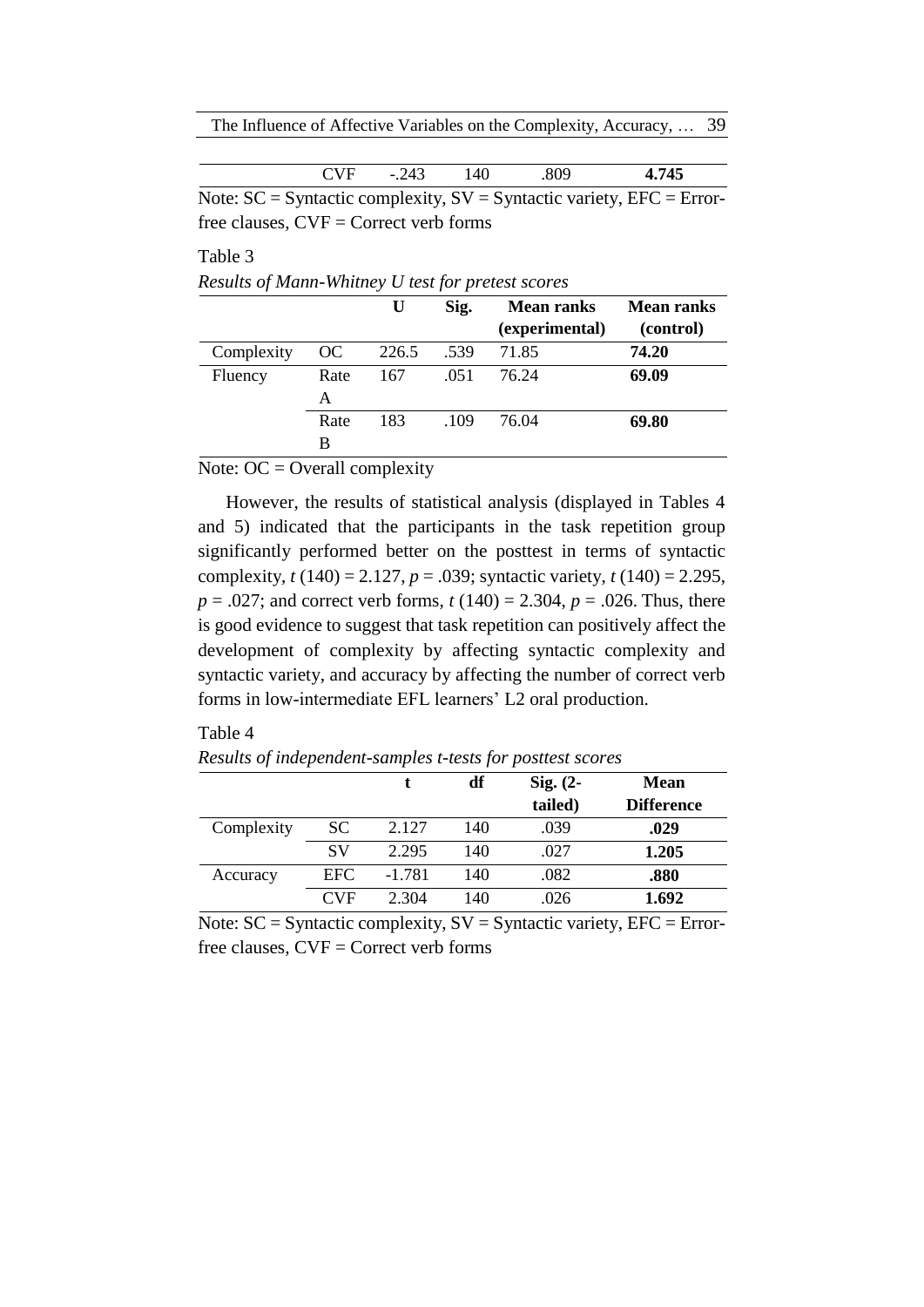|            |           | U        | Sig. | <b>Mean ranks</b><br>(experimental) | <b>Mean</b><br>ranks |
|------------|-----------|----------|------|-------------------------------------|----------------------|
|            |           |          |      |                                     | (control)            |
| Complexity | <b>OC</b> | 2313.000 | .397 | 68.63                               | 74.46                |
| Fluency    | Rate      | 2095.000 | .081 | 77.40                               | 65.43                |
|            | A         |          |      |                                     |                      |
|            | Rate      | 2147.000 | .126 | 66.32                               | 76.83                |
|            | B         |          |      |                                     |                      |

# Table 5 *Results of Mann-Whitney U test for posttest scores*

Note:  $OC = Overall$  complexity

#### **Discussion and conclusion**

The aim of the present study was twofold: (1) to explore the relationships between English learning motivation, L2 speaking anxiety, linguistic confidence, L2 risk-taking, and the Iranian preintermediate EFL learners' speaking CAF dimensions and (2) to examine the effects of task repetition on the participants' speaking CAF dimensions and on the level of the mentioned affective variables. The present study was different from the previous studies in the literature in several ways. First, it explored the influence of some learner variables on the participants' speaking CAF dimensions. There is a paucity of research on this important domain in the literature. Second, it examined the effects of task repetition on L2 oral production of learners at lowproficiency levels. Previous studies (Ahmadian, 2011; Ahmadian & Tavakoli, 2011; Mojavezi, 2013; Lynch & Maclean, 2000; Saeedi & Rahimi Kazerooni, 2013) have mostly focused on intermediate learners. Finally, a novel task, namely an interactive storytelling task, was used in the present study to collect the related data. Movie retelling tasks in monologic speaking contexts have, however, been used by most of the previous researchers (Ahmadian, 2011; Ahmadian & Tavakoli, 2011; Bygate, 1996; Mojavezi, 2013; Saeedi & Rahimi Kazerooni, 2013).

The results overall showed that: (1) there were positive relationships between English learning motivation and all CAF subdimensions, and between linguistic confidence, L2 risk-taking, and the syntactic variety in the participants' L2 oral production and (2) task repetition positively affected the participants' L2 speaking complexity by increasing the level of syntactic variety and syntactic complexity,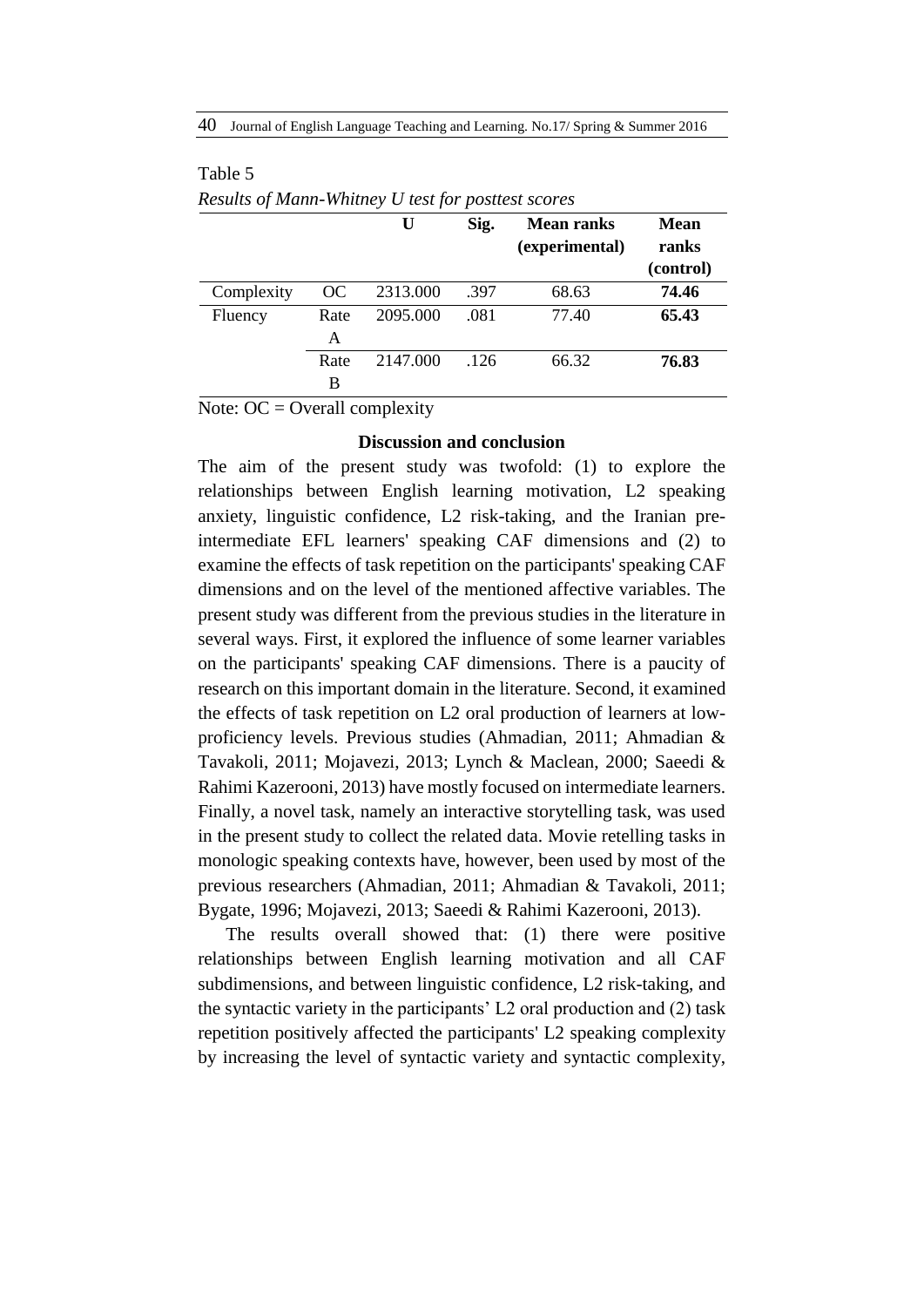and speaking accuracy by increasing the number of correct verb forms. However, the results did not provide any evidence for the effects of task repetition on the participants' speaking fluency and on the level of the mentioned affective variables. The results can be interpreted in the light of the previous studies available in the literature.

Scholars (Clement et al., 1994; Dörnyei, 2000; Fallah, 2014; Murray et al., 2011; Pyun et al., 2014; Yu & Shen, 2012) argue that language learning motivation acts like a force that makes language learners more willing to achieve a higher level of language attainment. Motivated language learners find language learning more interesting and try to increase their linguistic and communicative skills to be able to communicate in the language being learned. To do so, they seek out communicative opportunities around and communicate in them; this can help these language learners develop their L2 speaking abilities. Moreover, the results of the studies in the literature (Dörnyei, 2008: Fallah, 2014; Hodgson, 2014; Jonassen & Grabowsky, 1993; Öz et al., 2015; Pyun et al., 2014; Yu & Shen, 2012) show that language learners with a high level of linguistic confidence and risk-taking are more willing to try out new structures, are less afraid of making errors, and tend to produce more complex utterances. This is why the participants with a high level of linguistic confidence and L2 risk-taking in the present study produced more complex utterances by using different grammatical verb forms. Brown (2014) also believes that anxiety up to a specific level can be facilitative and can help language learners do the pedagogical tasks in a more accurate way. The results of the present study seem to suggest that a moderate level (.58) of L2 speaking anxiety can help language learners be more accurate by using more correct verb forms. However, it should be pointed out that the affective variables in the present study were measured through self-report methods, which are less reliable compared with other methods.

The results are also in accord with the idea put forth by Bygate and Samuda (2005). They believe that during the first encounter with a task, language learners have a lot of new things to do. They need to make decisions regarding how to do the task, what message to produce, and how to conceptualize it. However, "on repeating a task, the learner has valuable experience to draw on; s/he has already internalized the information content, organized it into communication units, found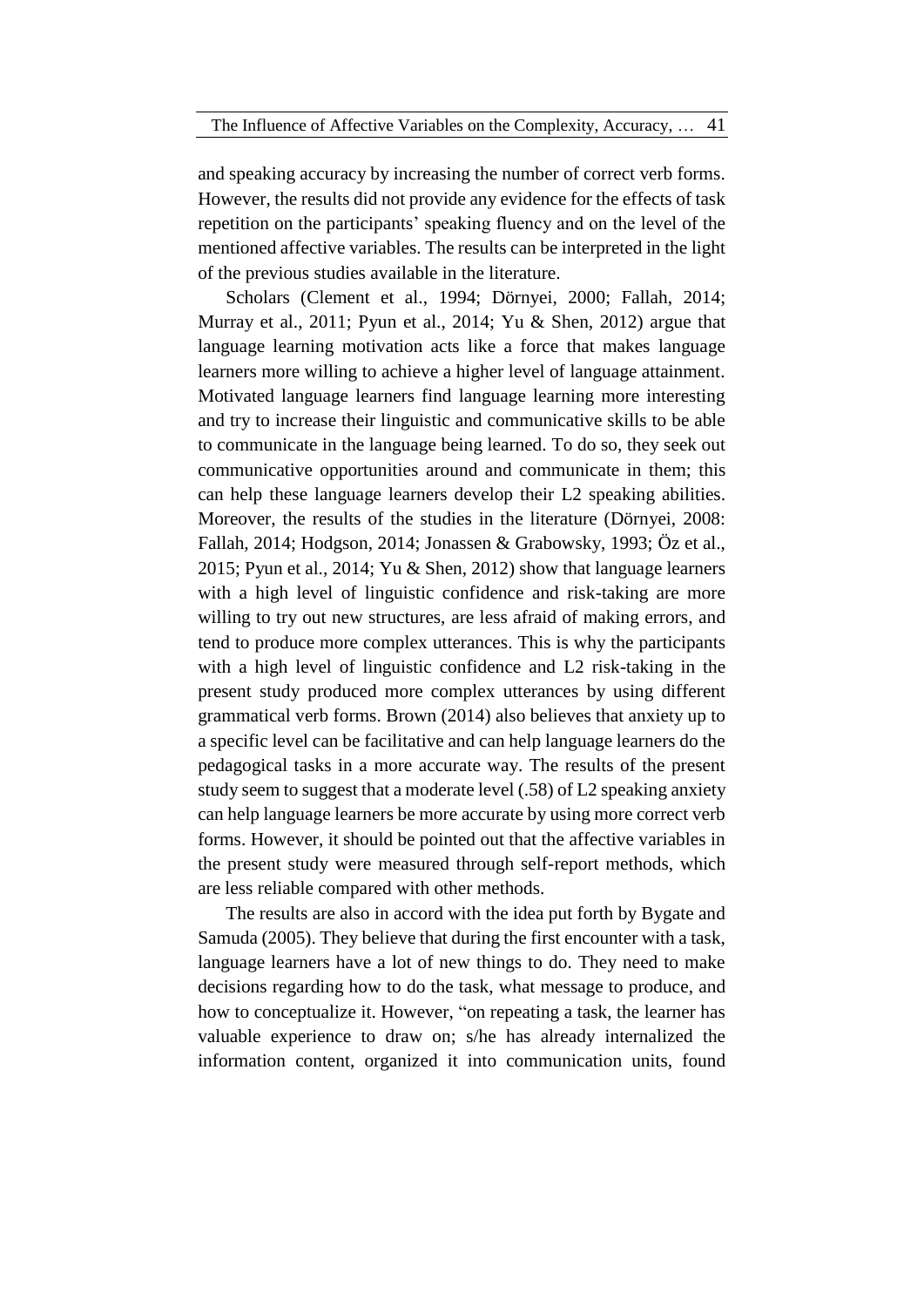relevant language to convey the meanings, and pronounced it" (p. 38); this can help language learners free up some attentional capacity to be devoted to generating more sophisticated output during subsequent encounters with the same task. This is why the participants in the task repetition group produced more complex and accurate speech on the posttest.

Moreover, the results of the present study further support the results of the previous studies (Amiryousefi, 2016a; Ahmadian & Tavakoli, 2011; Bygate & Samuda, 2005; Bygate, 2001) by providing empirical evidence for the trade-off hypothesis. The results of the present study showed that there was a trade-off effect between complexity, accuracy, and fluency. The participants improved some aspects of their speaking complexity and accuracy but not their speaking fluency. Hence, this finding can lend support to Skehan's (2009, p. 511) idea that there is a trade-off effect between form (complexity and accuracy), on the one hand, and fluency, on the other, meaning that language learners cannot pay attention to both of them at the same time. This is because human mind has a limited processing capacity and certain linguistic processes require a significant amount of time (Gass, Behney, & Plonsky, 2013). At lower levels, language learners according to Long (2015) are mostly obsessed with filling the gap existing between their interlanguage system and L2 linguistic system by analyzing L2 input they receive and getting engaged with consistent mapping and hypothesis testing. After several trials and during the next developmental stages, they will be able to gain automaticity in specific forms and structures; this will help them reserve some processing capacity to be devoted to other components such as fluency and sub-components such as error-free clauses and overall complexity, which require working on more complex structures (clauses and length of AS units) and hence involving a higher degree of mental processing (Gass et al., 2013; Long, 2015).

The current study has important theoretical and pedagogical implications to the field. From the theoretical perspective, it provides further evidence for the fact that low-intermediate language learners have limited processing capacity and cannot attend to all speaking components at the same time. It, consequently, supports the tenet behind the trade-off hypothesis that attending to one proficiency aspect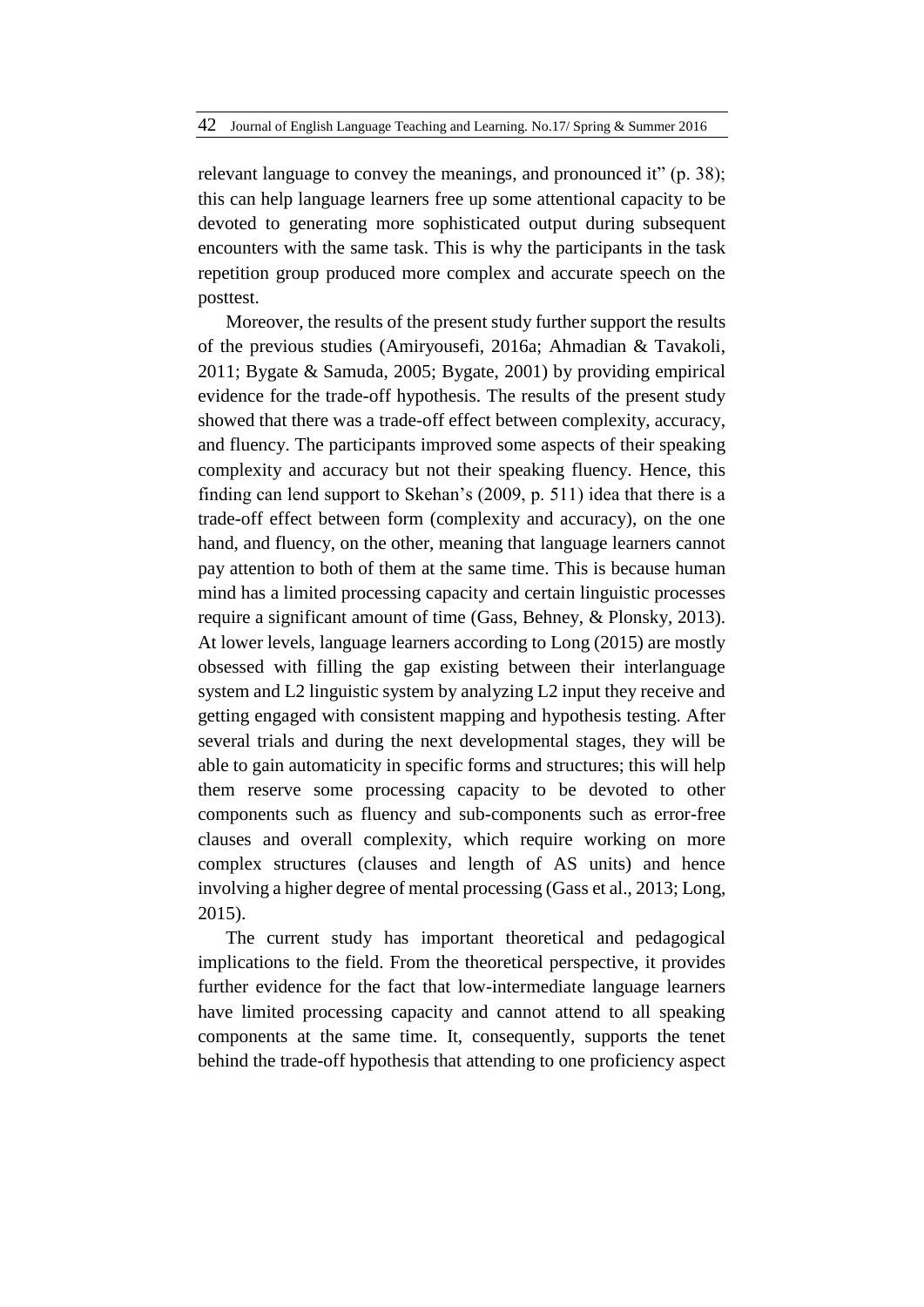limits the attention to other aspects. From the pedagogical perspective, the results pointed to the beneficial effects of task repetition for lowproficiency language learners. It can help them work on their language problems in a familiar context, develop their interlanguage system, and produce more elaborated language.

The current study also contributes to the research in the area of learner variables by providing evidence for the mediating influence of English learning motivation, L2 speaking anxiety, linguistic confidence, and L2 risk-taking on language learners' task performance. It, therefore, supports Housen et al.'s (2012) idea that learner variables such as motivation and risk-taking affect the development of L2 proficiency components (CAF). These factors can help language learners be less obsessed with mistakes and errors, risk using new structures, and hence produce more elaborated language. Scholars argue that these factors can be triggered among language learners in different ways. The first one is group cohesion, which is defined by Clement et al. (1994) as the strength of the relationships existing among the students in a class. They believe that the relationship among the students can be strengthened through activities such as games and group works. These activities can establish a friendly and supportive relationship among the students, and can hence increase their confidence and risk-taking to be more engaged with the tasks. The next factor is involving students in decision and choice making (Murray et al., 2011). It can be achieved by giving them a voice to express their feelings, needs, and interests and to consider their voices in the selection of classroom activities and materials. In this way, they will find a relevance between what they do and what they want to be and hence will be more motivated and engaged. Finally, students' motivation, risk-taking, and confidence are influenced by class atmosphere. Teachers should try to establish a friendly and supportive environment in the class and try not to be intimidating by using appropriate types of feedback and behaviors. In this way, language learners' confidence and risk-taking will be increased. Teachers should also show that language learners' engagement with different tasks is important and is taken into consideration. It will motivate language learners to be more involved (Amiryousefi, 2016b).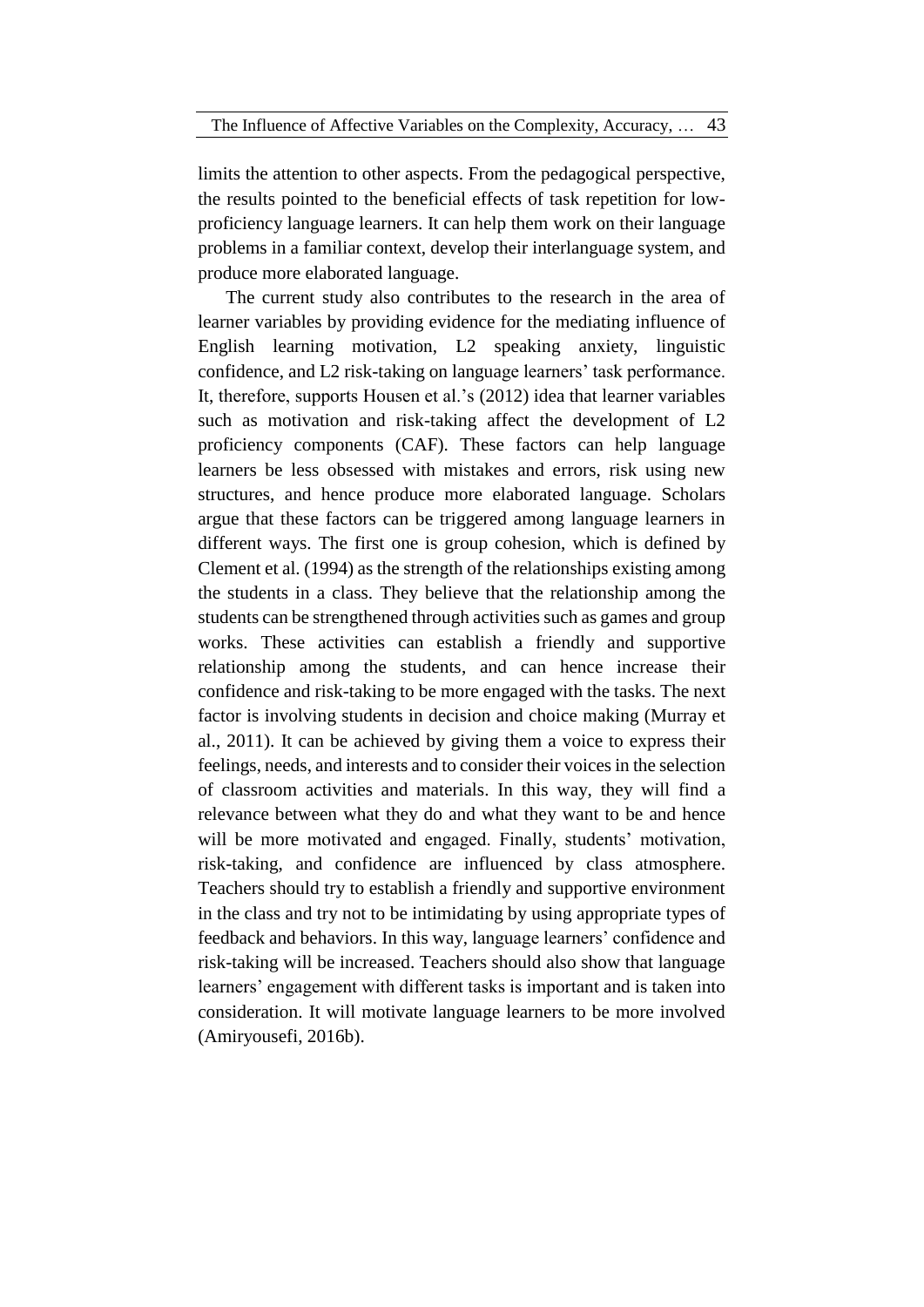#### **References**

- Ahmadian, M. J. (2011). The effect of 'massed' task repetitions on complexity, accuracy and fluency: does it transfer to a new task? *The Language Learning Journal*, *39*(3), 269-280.
- Ahmadian, M. J., & Tavakoli, M. (2011). The effects of simultaneous use of careful online planning and task repetition on accuracy, fluency, and complexity of EFL learners' oral production. *Language Teaching Research, 15*(1), 35-59.
- Amiryousefi, M. (2016a). The differential effects of two types of task repetition on the complexity, accuracy, and fluency in computer- mediated L2 written production: a focus on computer anxiety. *Computer Assisted Language Learning*, *29*(5), 1050- 1066.
- Amiryousefi, M. (2016b). Willingness to communicate, interest, motives to communicate with the instructor, and L2 speaking: a focus on the role of age and gender. *Innovation in Language Learning and Teaching*, 1-14.
- Amiryousefi, M., & Tavakoli, M. (2014). An empirical study into the effects of Iranian test takers' personal attributes on their TOEFL scores: Reading, writing, and listening in focus. *International Journal of Research Studies in Language Learning*, *3*(6), 35-45.
- Brown, H. D. (2014). *Principles of language learning and teaching* (6<sup>th</sup> ed.). USA: Pearson Education.
- Bygate, M. (2001). Effects of task repetition on the structure and control of oral language. In M. Bygate, P. Skehan, & M. Swain (Eds.), *Researching pedagogic tasks: Second language learning, teaching and testing* (pp. 23-48). Essex: Pearson Education Limited.
- Bygate, M. (1996). Effect of task repetition: appraising the development of second language learners. In J. Willis, & D. Willis (Eds.), *Challenge and change in language teaching.*  Oxford: Heinemann.
- Bygate, M., & Samuda, V. (2005). Integrative planning through the use of task repetition. In R. Ellis (Ed.), *Planning and task performance in a second language* (pp. 37–74). Amsterdam: John Benjamins Publishing Company.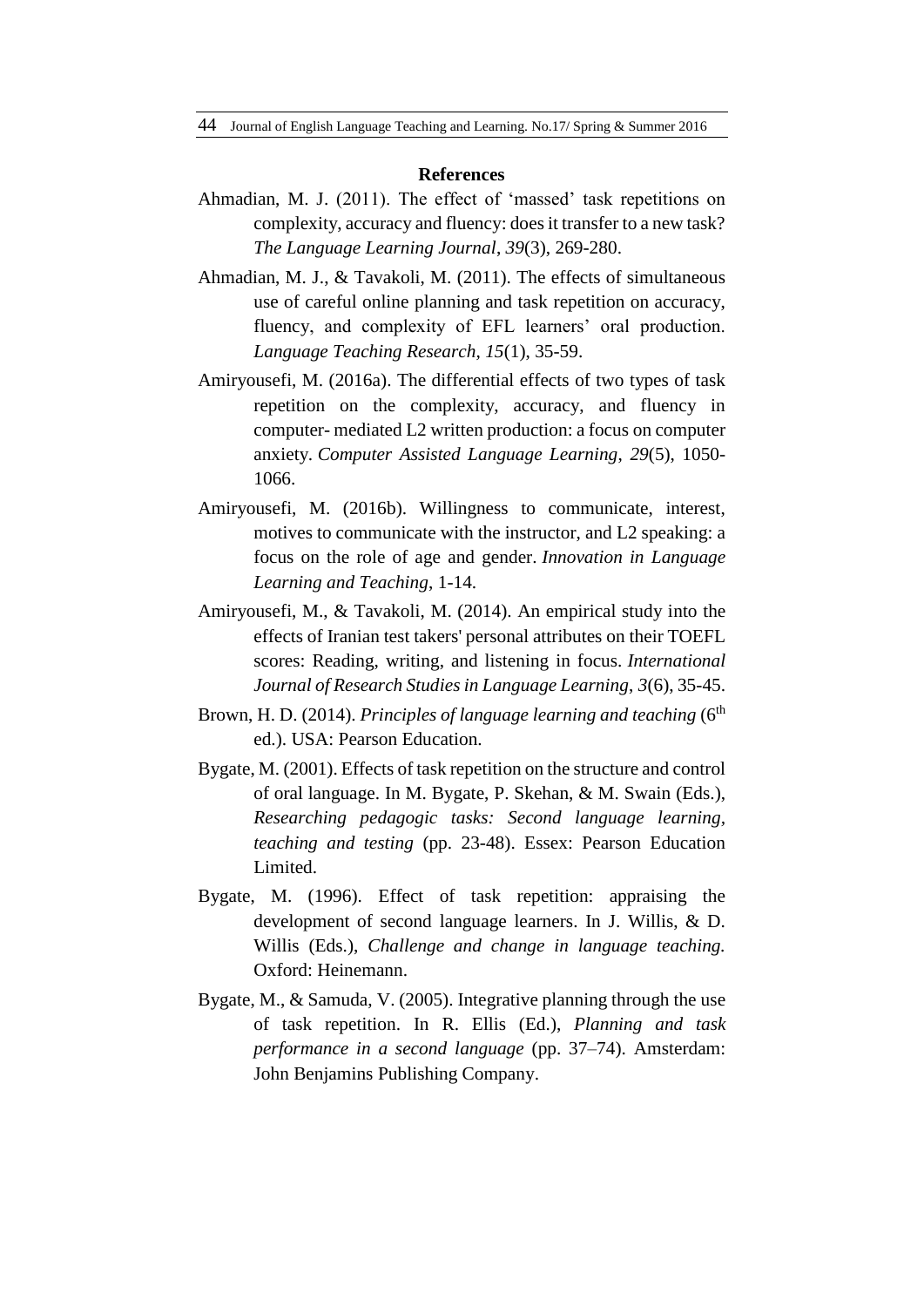- Chu, W. H., Lin, D. Y., Chen, T. Y., Tsai, P. S., & Wang, C. H. (2015). The relationships between ambiguity tolerance, learning strategies, and learning Chinese as a second language. *System, 49*, 1-16.
- Clement, R., Dörnyei, Z., & Noels, K. A. (1994). Motivation, self-Confidence, and group cohesion in the foreign language classroom. *Language Learning, 44*(3), 417- 448.
- Czwenar, I. (2014). Analyzing spoken language for complexity, accuracy and fluency: Some methodological considerations. In W. Szubko-Sitarek, S. Lukasz, & P. Stalmaszczyk, *Language learning, discourse and communication* (pp. 81-92). New York and London: Springer.
- Dörnyei, Z. (2008). *The psychology of the language learner: Individual differences in second language acquisition.* England, Mahwah, New Jersey: Lawrence Erlbaum.
- Dörnyei, Z. (2000). Motivation in action: Towards a process-oriented conceptualization of student motivation. *British Journal of Educational Psychology*, *70*(4), 519-538.
- Ellis, R. (2005). Planning and task-based performance: Theory and research**.** In R. Ellis (Ed.), *Planning and task performance in a second language* (pp. 219-273). Amsterdam: John Benjamins Publishing Company.
- Ellis, R. (2003). *Task-based Language Learning and Teaching.* Oxford: Oxford University Press.
- Ellis, R., & Barkhuizen, G. (2005). *Analysing learner language*. Oxford: Oxford University Press.
- Fallah, N. (2014). Willingness to communicate in English, communication self-confidence, motivation, shyness and teacher immediacy among Iranian English-major undergraduates: A structural equation modeling approach. *Learning and Individual Differences*, *30*, 140-147.
- Gardner, R. C. (2010). *Motivation and second language acquisition: The socio-educational model*. New York: Peter Lang.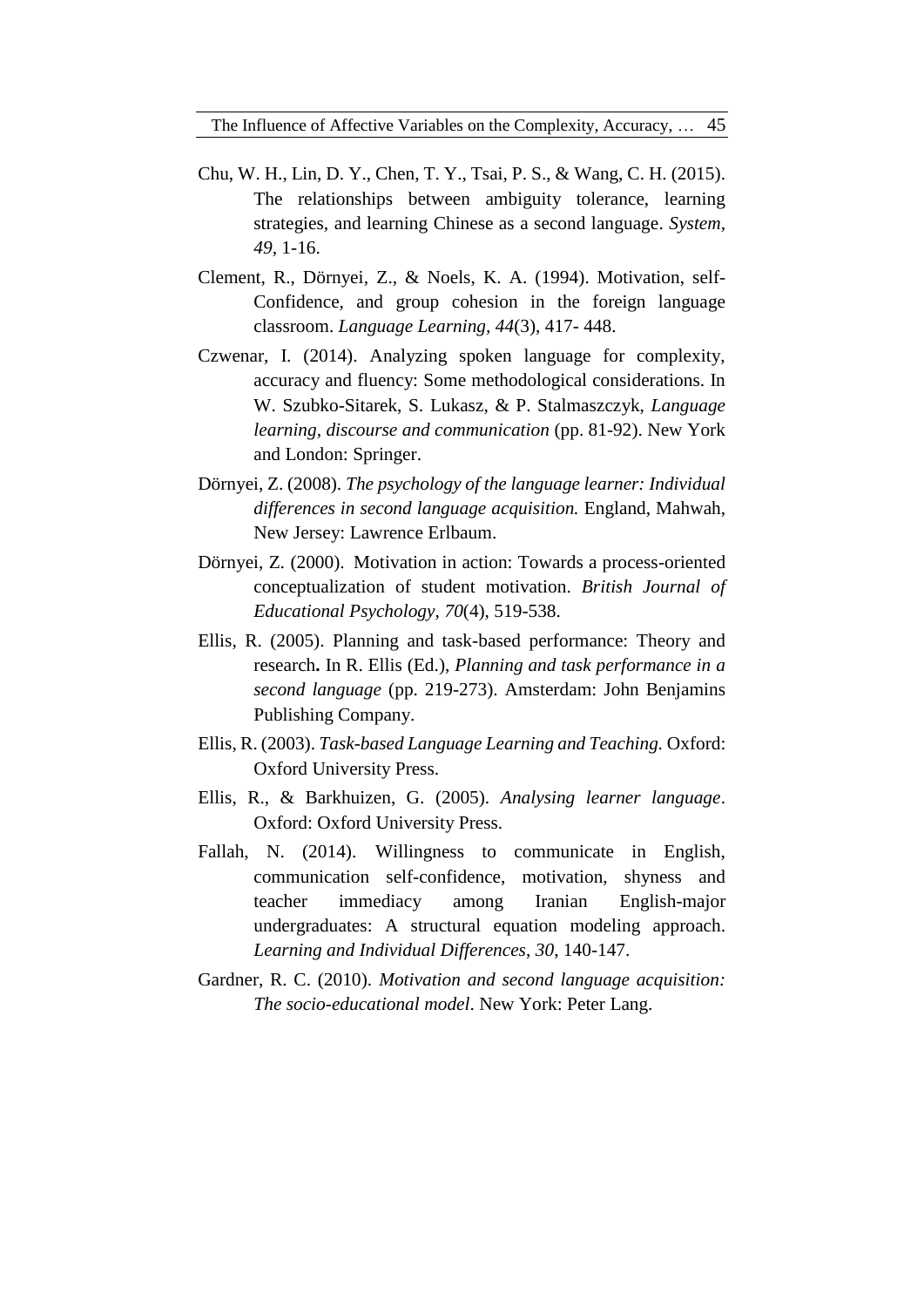46 Journal of English Language Teaching and Learning. No.17/ Spring & Summer 2016

- Gass, S. M., Behney, J., & Plonsky, L. (2013). *Second language acquisition: An introductory course* (5th ed.). New York and London: Routledge.
- Hawkes, M. L. (2011). Using task repetition to direct learner attention and focus on form. *Oxford ELT Journal, 66*(3), 327-336.
- Hodgson, K. M. (2014). Mismatch: Globalization and native speaker models of linguistic competence. *RELC Journal, 45*(2) 113– 134.
- Horwitz, E. K., Tallon, M., & Luo, H. (2010). Foreign language anxiety. In J. C. Cassady (Ed.), *Anxiety in schools: The causes, consequences, and solutions for academic anxieties* (pp. 95- 115). New York: Peter Lang.
- Housen, A., Kuiken, F., & Vedder, I. (2012). *Dimensions of L2 performance and proficiency*. Amsterdam / Philadelphia: John Benjamins Publishing Company.
- Huizenga, J., & Huizenga, L. (2000). *Can you believe it? Stories and idioms from real life* (Book3). Oxford: Oxford University Press.
- Jonassen, D. H, & Grabowsky, B. L. (1993). *Handbook of individual differences, learning and instruction*. Hillsdale, New Jersey Hove and London: Lawrence Erlbaum associates.
- Larsen-Freeman, D. (2012). On the roles of repetition in language teaching and learning. *Applied Linguistics Review, 3*(2), 195– 210.
- Loewen, S. (2015). *Introduction to instructed second language acquisition.* New York: Routledge.
- Long, M. (2015). *Second language acquisition and Task-based language teaching.* UK: Wiley Blackwell.
- Luft, S. (2007). *Language classroom risk-taking behavior in a performed culture-based program*. Unpublished master's thesis, Ohio State University, Columbus, Ohio.
- Lynch, T., & Maclean, J. (2000). Exploring the benefits of task repetition and recycling for classroom language learning. *Language Teaching Research, 4*(3), 221-50.
- MacIntyre, P., Clement, R., Dörnyei, Z., & Noels, K. (1998). Conceptualizing willingness to communicate in a L2: A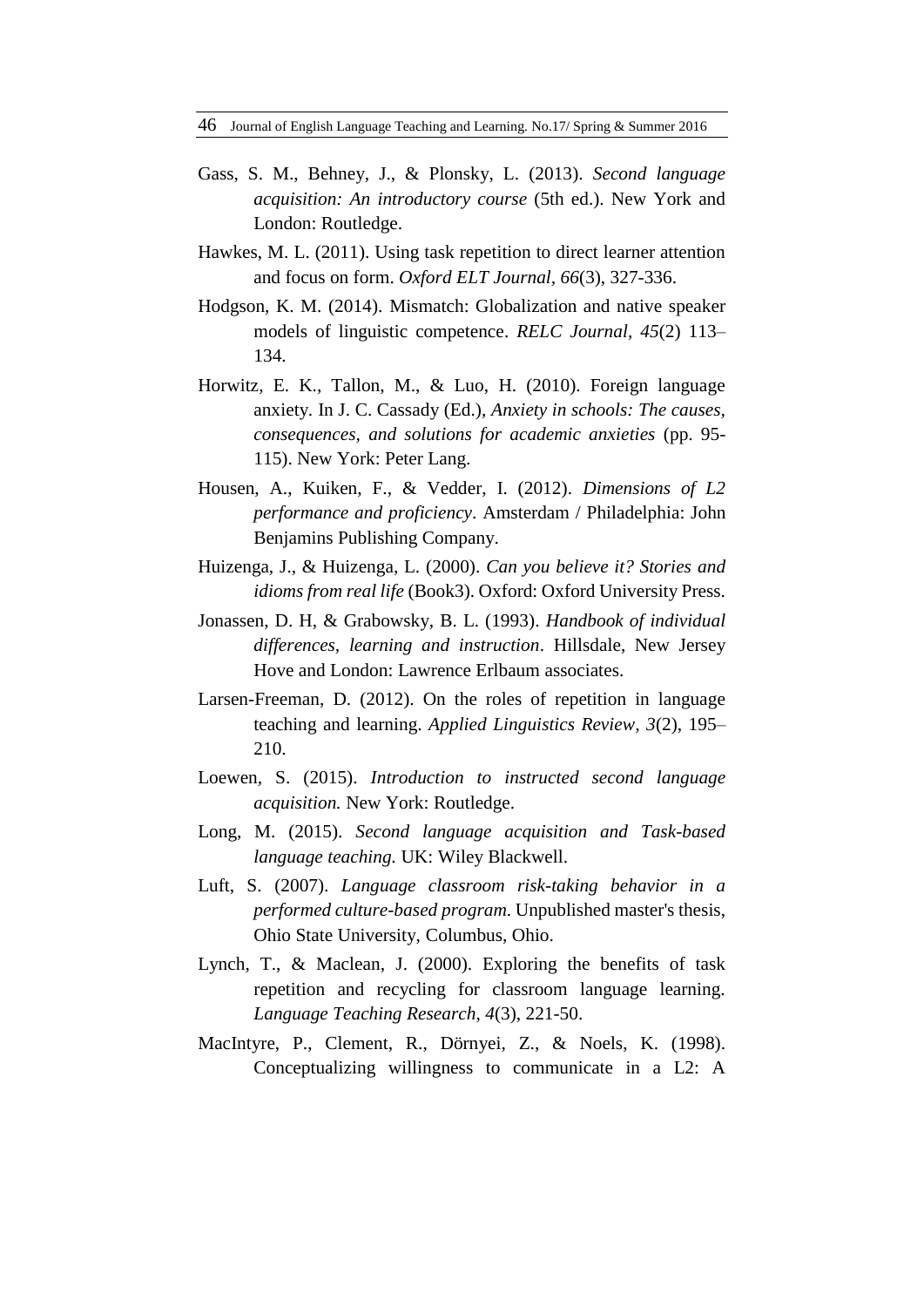situational model of L2 confidence and affiliation. *The Modern Language Journal*, *82*(4), 545-562.

- Mojavezi, A. (2013). The relationship between task repetition and language proficiency. *Applied Research on English Language, 3*(1), 29-40.
- Murray, G., Gao, X., & Lamb, T. (Eds.) (2011). *Identity, motivation and autonomy in language learning.* Bristol: Multilingual Matters.
- Öz, H., Demirezen, M., & Pourfeiz, J. (2015). Willingness to communicate of EFL learners in Turkish context. *Learning and Individual Differences, 37*, 269-275.
- Papi, M. (2010). The L2 motivational self-system, L2 anxiety, and motivated behavior: A structural equation modeling approach. *System, 38*(3), 467- 479.
- Pyun, D. O., Kim, J. S., Cho, H. Y., & Lee, J. H. (2014). Impact of affective variables on Korean as a foreign language learners' oral achievement. *System, 47*, 53-63.
- Rueckert, D. L. (2013). Fostering confidence and risk-taking in MA in TESOL students via community English teaching. *TESOL journal*, *4*(3), 514-533.
- Saeedi, M., & Rahimi Kazerooni, S. (2013). The influence of task repetition and task structure on EFL learners' oral narrative retellings. *Innovation in Language Learning and Teaching, 8*(2) 116-131.
- Saglamel, H., & Kayaoglu, M. N. (2013). Creative drama: A possible way to alleviate foreign language anxiety. *RELC Journal, 44*(3), 377 –394.
- Samimy, K., & Tabuse, M. (1992). Affective variables and a less commonly taught language: a study in beginning Japanese classes. *Language Learning, 42*(3), 387-398.
- Skehan, P. (2009). Modeling second language performance: Integrating complexity, accuracy, fluency, and lexis. *Applied Linguistics, 30*(4), 510–532.